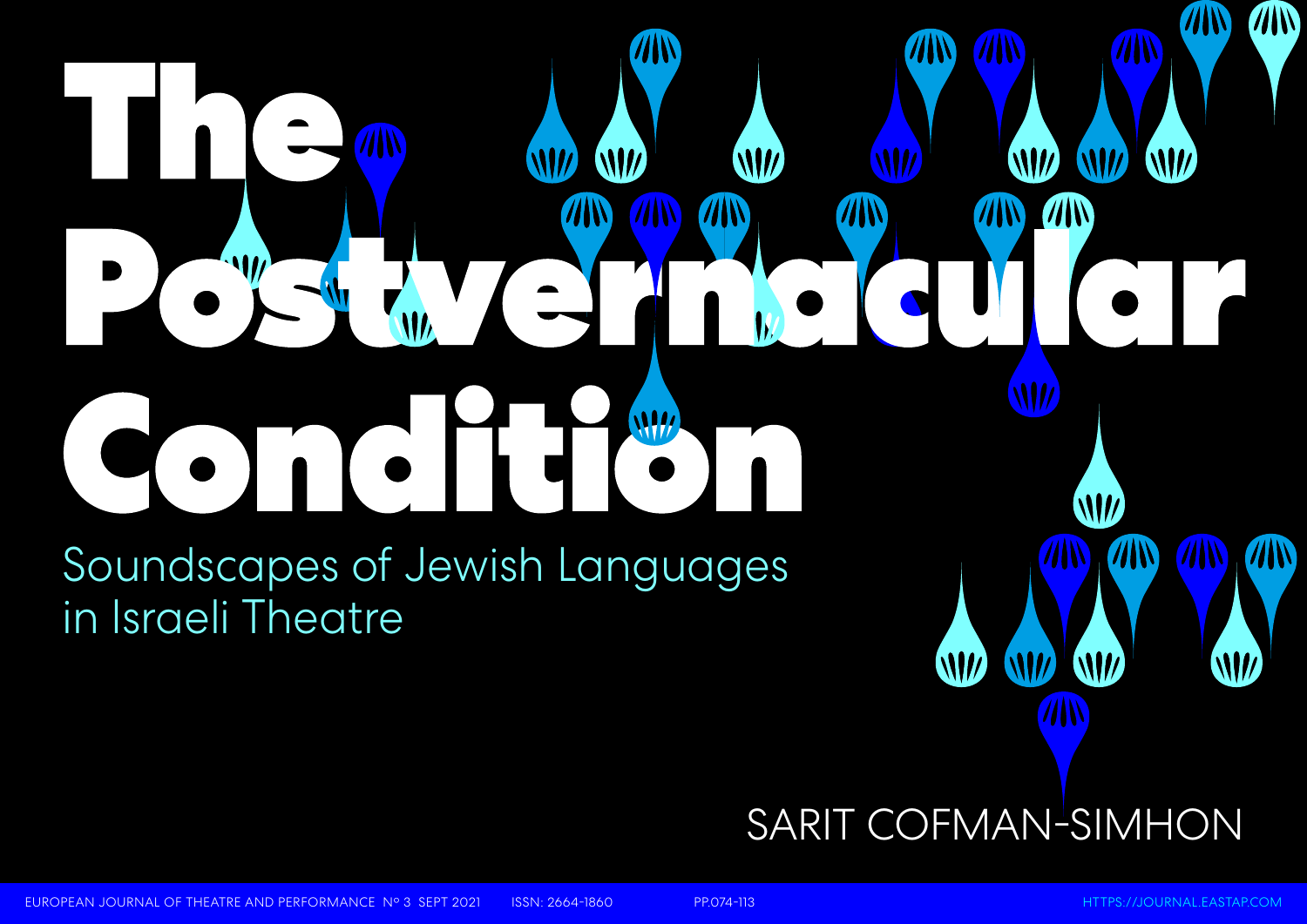## Summary

In the twenty-first century more and more Israelis are joining the preservation and revival of Jewish tongues and dialects onstage, looking for their diasporic roots. Across the country, one can attend shows in practically every Jewish language (Ladino, Yiddish, Maghrebi, Juhuri, Judeo-Aramaic, Bukharan, Judeo-Iraqi, and others). This trend cannot be separated from a quest for identity which includes a rejection of the essentialist attitude that the Hebrew language is a *sine qua non* for Israeli theatre (apart from Arabic). As a postvernacular cultural practice, these languages, no longer in use as a vernacular, gain in symbolic value what they have lost in communicative functions: generating vanished soundscapes, performing vocal dimensions of familiarity and estrangement. Indeed, this is a peculiarity of postvernacularity: rather than the language functioning as the vehicle of performance, its utterance is the performance itself.

## Résumé

Ces vingt dernières années de plus en plus de jeunes Israéliens, qu'ils soient créateurs ou spectateurs, participent aux efforts de conservation et de renaissance de diverses langues juives par le biais de pièces de théâtre. On peut assister dans tout le pays à des spectacles en ladino, en yiddish, en judéo-marocain, en juhuri (langue des Juifs du Caucase), en judéo-araméen, en judéo-persan, en arabe judéo-irakien, etc. Ce phénomène est lié à une recherche d'identité et au rejet de l'approche essentialiste qui considère l'hébreu comme la seule langue possible du théâtre de l'Etat d'Israël (mis à part l'arabe). Il s'agit d'une praxis post-vernaculaire; des langues qui ne sont plus employées pour la communication quotidienne prennent une valeur symbolique suite à la perte de leur fonction communicative. Les pièces dans ces langues dispensent des espaces sonores qui avaient pratiquement disparus, ainsi que des caractéristiques vocaux de représentation allant de l'identité à l'aliénation. Du fait du caractère particulier du post-vernaculaire, les langues juives ne remplissent pas seulement dans ces pièces la fonction de moyen verbal, mais le fait de les entendre sur scène constitue en lui-même la représentation théâtrale.

**KEYWORDS** Israeli theatre, postvernacularity, Jewish languages, endangered languages

## Sarit Cofman-Simhon

Performing Arts School, Kibbutzim College, Tel-Aviv, Theatre Department, Emunah College, Jerusalem, Israel *[saritcofman67@gmail.com](mailto:saritcofman67%40gmail.com?subject=)*

Obtained her PhD in Theatre Arts from University of Minnesota, Minneapolis, USA. She is currently academic head of the Theatre Department at Emunah College in Jerusalem and a senior lecturer in the Performing Arts School at Kibbutzim College in Tel Aviv. Her main fields of research are theatre and Judaism, and multilingualism in the Israeli theatre. Selected publications include: *The Suitcase as a Neurotic Container in the Israeli Theatre: the Return of the Wandering Jew* (2020), *The New Belle Juive Onstage: Ethiopian Actresses in Israel* (2019), *Negotiating the Imagined Jew in the Riga Ludus Prophetarum: Medieval Missionary Theatre on the Baltic Frontier* (2015), *Performing Jewish Prayer on Stage: From Rituality to Theatricality and Back* (2014), *African Tongues on the Israeli Stage: A Reversed Diaspora* (2013), and *From Alexandria to Berlin: The Hellenistic Play Exagoge Joins the Jewish Canon* (2012).

MOTS-CLÉS Théâtre israélien, post-vernaculaire, langues juives, langue en voie de disparition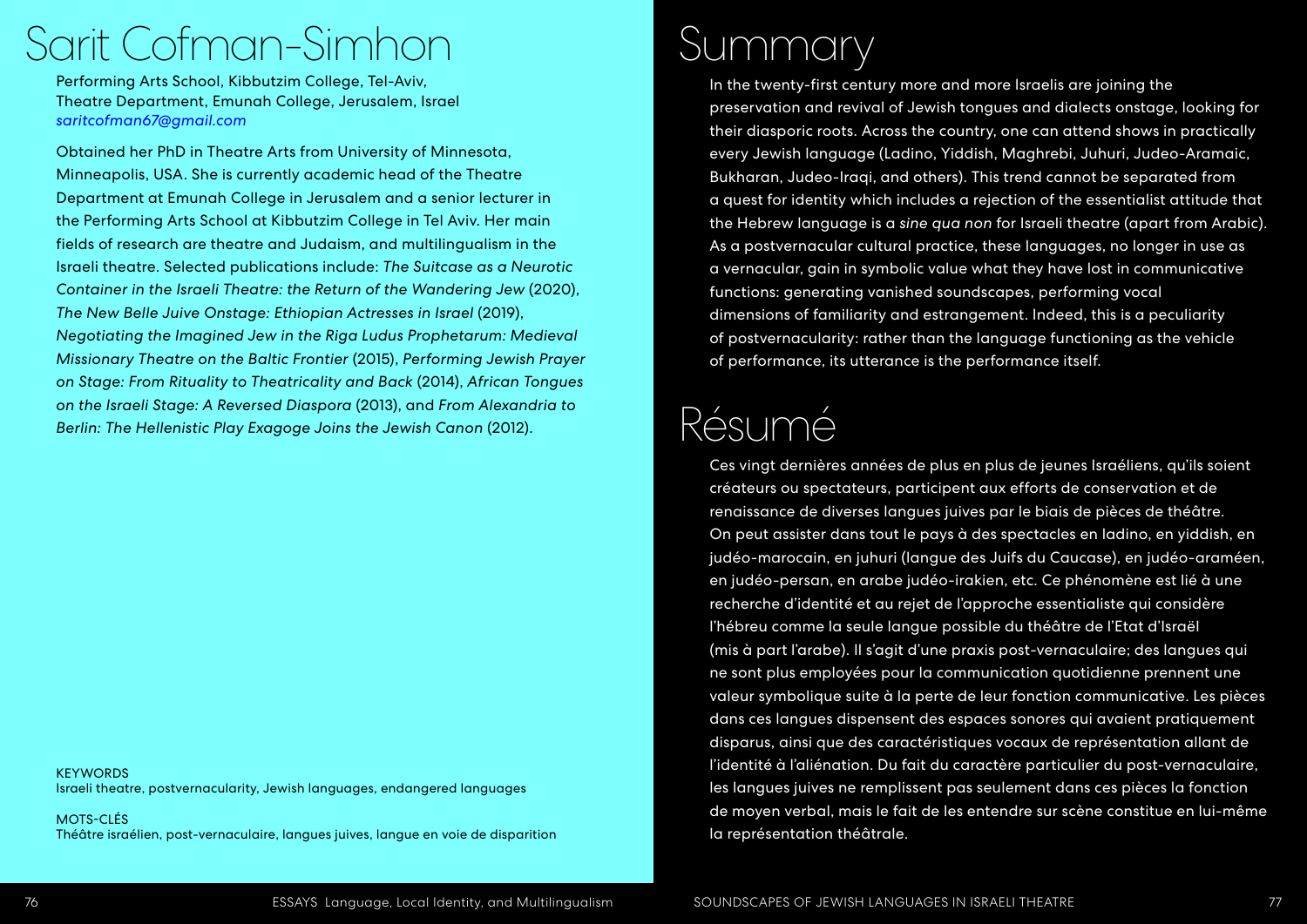

While we are drowning in the noise of our own voices, uttered within dominant cultures and languages, we are surrounded by an ocean filled with the silence of others and barely hear an echo of the vanishing chorus.

**SOUNDSCAPES OF JEWISH LANGUAGES IN ISRAELI THEATRE** And Multiplinant SoundsCAPES OF JEWISH LANGUAGES IN ISRAELI THEATRE

('Last Whispers'. The Endangered Languages Documentation Programme)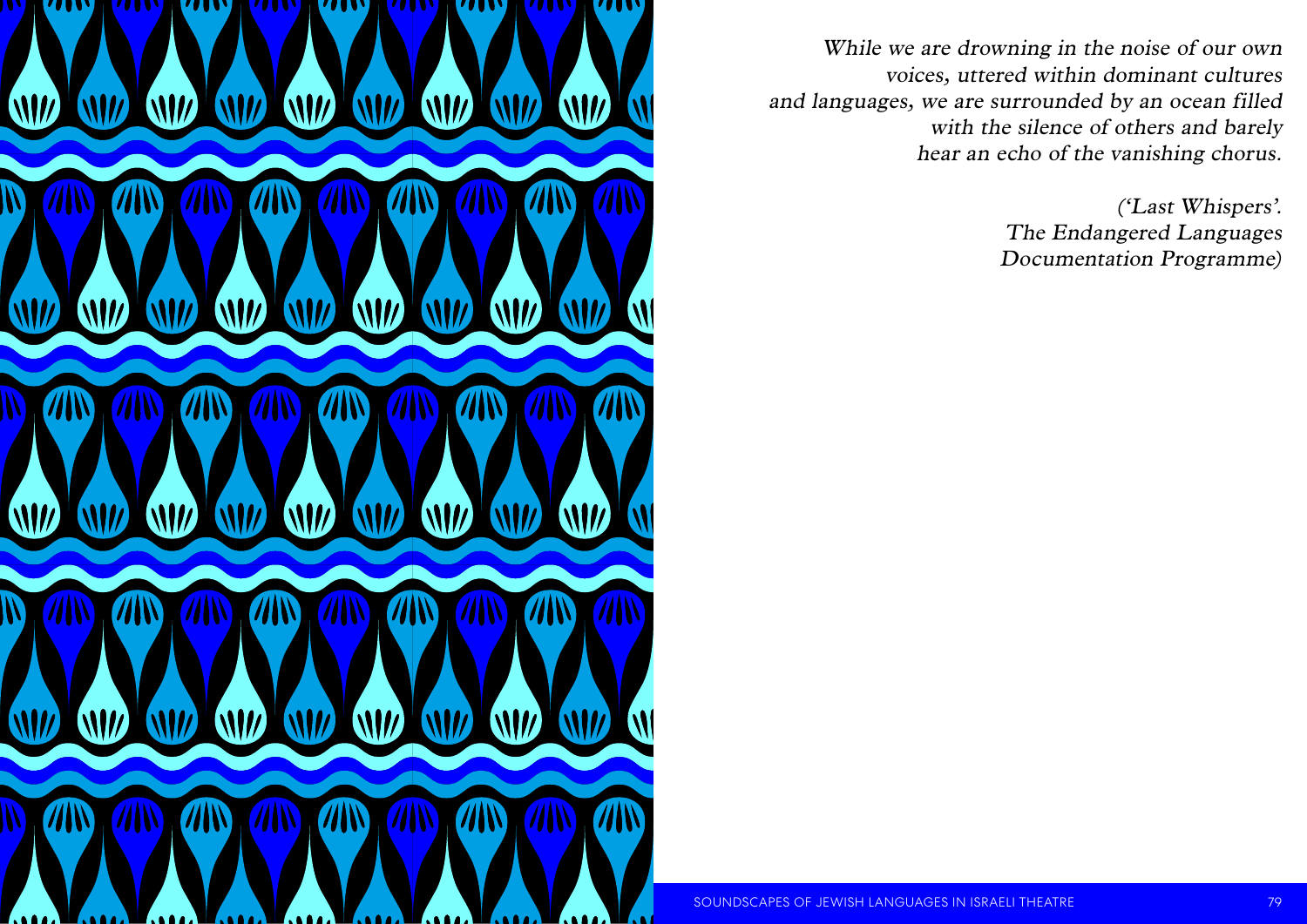At the heart of my analysis will be the concept of postvernacularity, a term coined by Jeffrey Shandler in *Adventures in Yiddishland: Postvernacular Language and Culture* (2006). In his study Shander defined postvernacularity as a cultural practice where languages that are no longer in use as the vernacular gain in symbolic value what they have lost in their communicative functions, by generating vanished soundscapes, and performing vocal dimensions of familiarity and estrangement. Indeed, what is peculiar about postvernacularity is that rather than the language functioning as a vehicle of performance, its utterance is the performance itself. I will further explore the theatrical attributes of endangered languages and their attractiveness for audiences who understand them, as well as those who barely understand them. My main question is how postvernacular languages in theatre acquire an aesthetic dimension of their own and how they function as a gesture of performance rather than as a semantic means of communication. Consequently, I will analyse how one can mobilise such languages to evoke a lost, multilingual background. I will propose three socio-political metaphors (the zombie, the genie, and the dybbuk) that will enable me to illuminate the specific situation of diasporic languages in Israel as 'undead' and to illustrate their haunting dimension as well as their unconscious after-life for third and fourth generations.

The Hebrew language intimately identifies Israeli culture, yet a new theatrical phenomenon can be found today outside mainstream theatre in Israel: across the country one can attend theatrical productions in practically every other Jewish language<sup>1</sup> such as Ladino, Yiddish, Maghrebi, Juhuri, Judeo-Aramaic, Bukharan, Judeo-Iraqi, and others.**<sup>2</sup>** These new initiatives in Israeli theatre reflect a major shift taking place, which sociologists and historians have discussed extensively (Shapira 2004, Kimmerling 2001). This shift rejects the essentialist linguistic ideology of Hebrew as the *sine qua non* for Israeli theatre (apart from Arabic).**<sup>3</sup>** Above and beyond the historical and sociological transitions, this phenomenon opens up a new category of performances, which I would like to examine and conceptualise: theatre productions in Jewish languages that are on the verge of extinction. Basing my current essay on case-studies that are in my view key phenomena, I will analyse performances and interviews with audiences and founders of various theatres and explore how these languages operate onstage, what is their reception, who is the audience, and what is their aesthetic rationale.

**1.** 'Jewish languages' refers to languages spoken by the Jewish people besides Hebrew.

**2.** Ladino is spoken by Jews from Turkey and the Balkans, Yiddish by Eastern European Jews, Maghrebi by Morocccan Jews, Juhuri is the language of Jews of the Caucasus, Judeo-Aramaic that of the Jews of Kurdistan. Buckharan is spoken by Jews of Tajikistan and Uzbekistan, and Judeo-Iraqi by Jews from Iraq.

**3.** Arabic used to be (and is not any longer) an official language in Israel. It is now a language with 'a special status' – after a new law of 'nationality' was passed a few years ago. Still, Arabic speaking theatres are financially supported by the Ministry of Culture.

# Introduction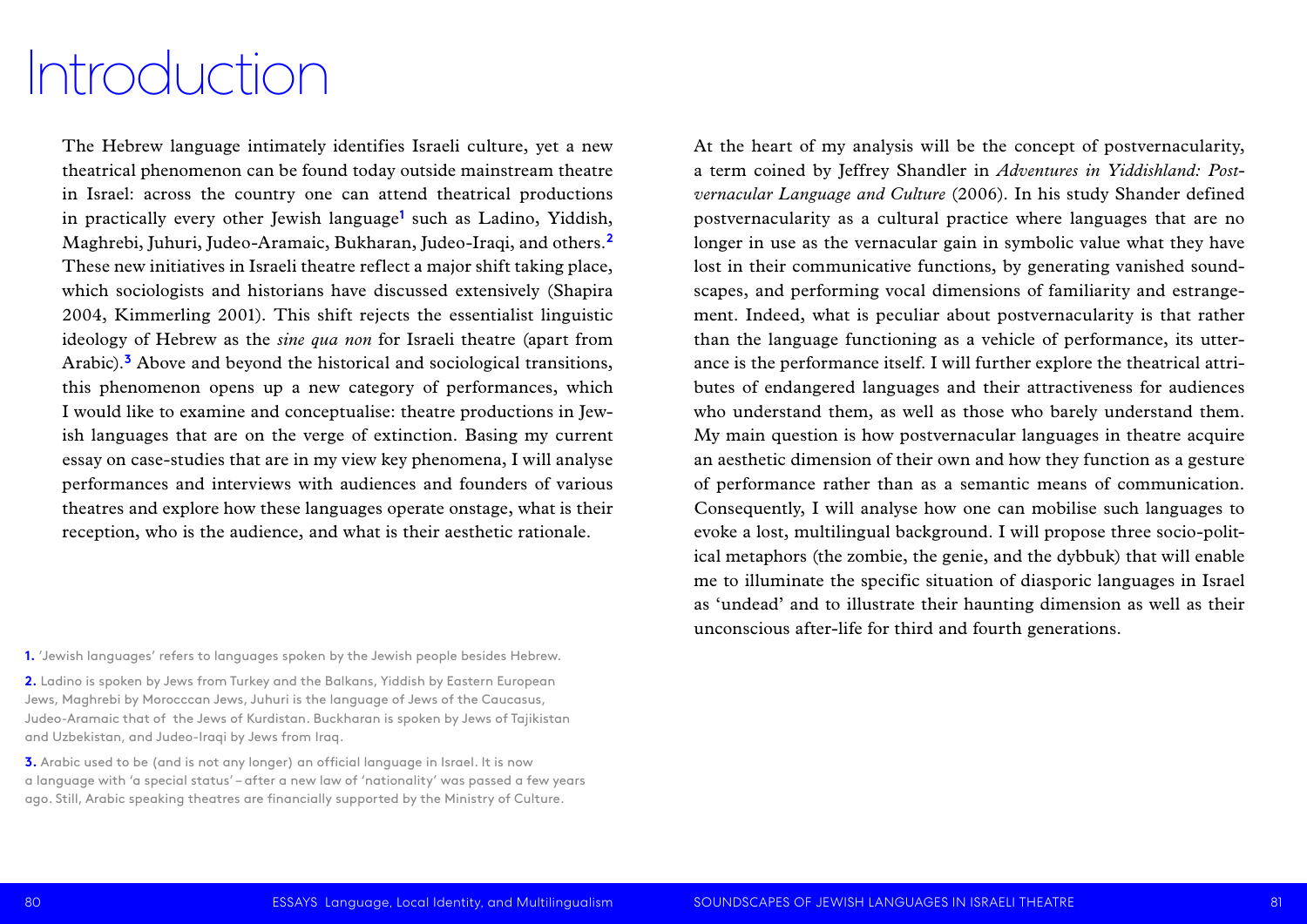When the State of Israel was formed in 1948, the government took Hebrew to be the *de facto* official language, discouraging the use of any other Jewish tongue. This coincided with a politics of 'cultural homogenisation' (Appadurai 1996): language and culture had to contribute to the formation of a unified and univocal people. The government adopted this ideology with the aim of Hebraisation of the population, in order to create homogeneity in place of heterogeneity from its origins in the Jewish diaspora.

Today, like many other languages around the world, most Jewish languages are considered endangered (a linguistic concept to describe the process of a diminishing command of the language among members of the community, to the point of disappearance). However, the process undergone by Jewish languages has been different from other languages. If Jewish communities in the diaspora would have remained in place, perhaps their languages would have died out like other minority tongues, rather than being brought to the State of Israel through massive flows of immigration from around the world, where they are still in use in domestic and communal spaces. These languages have been uprooted from their places of origin, along with their speakers, and replanted in the State of Israel with its ideology of Hebrew, where they have become grandparents' languages, now facing extinction:

Today, with few exceptions, the remaining longstanding Jewish languages are severely endangered, whether destroyed by the Holocaust, persecuted in the Soviet Union, or lost in the thinning of the diaspora and the push towards assimilation. […] Individuals and communities seeking to record and maintain their languages, in whatever form, have often had to do so alone (Endangered Language Alliances 2021).

Jewish culture in the diaspora was essentially multilingual: Jewish vernacular speech was a communal dialect, while literary and religious texts were written in a language patterned altogether differently, mostly in Hebrew, sometimes Aramaic. Jewish speech communities in the diaspora were inherently diglossic (or even triglossic). This wasn't diglossia in the classic sense, where the same language is used in a low register for the everyday and in a high and more prestigious register for writing. The languages of Jewish heritage belong to various families (Germanic, Turkish, Iranian, Semitic and more). In fact, in their diasporic lands of origin, Jewish languages were essentially not much different from the dialects of other communities within the same environment. Only when the community relocated did its language become markedly different from the surrounding language (as with Ladino speakers in Turkey or Yiddish speakers in Russia). Several Jewish dialects developed regionally, consisting of Hebrew grafted onto a framework of local languages. In addition to the most prominent examples — Yiddish (Judeo-German), Ladino (medieval Castilian) and Judeo-Arabic (Maghrebi Jewish Moroccan, Jewish Iraqi, and more) — there are lesser-known languages, including: Judeo-Provençal (the medieval Occitan dialect), Judeo-Persian (spoken by Jews in Iran, Uzbekistan and central Asia), and Judeo-Tat (the Turkish-Iranian language of Jews from the Caucasus), to name but a few of the most prominent. Many of these languages were customarily written in Hebrew letters but are really separate, if related, languages.

### Soundscapes on the Verge of Extinction**<sup>4</sup>**

**4.** This essay does not discuss additional languages in theatre in Israel, such as Arabic, Russian, or English, since these are not postvernacular languages.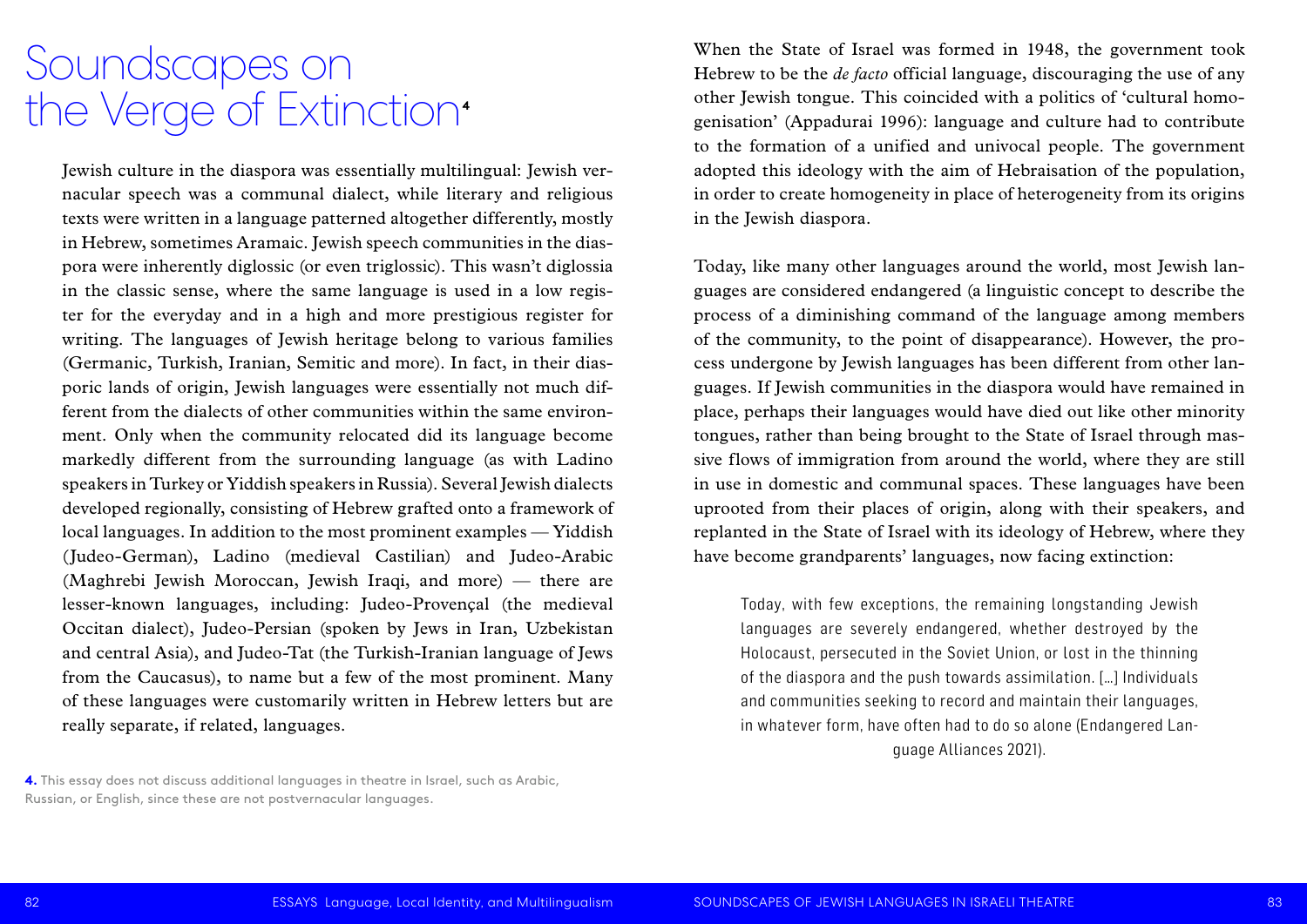Most Israeli theatres working with various Jewish languages operate as private initiatives with amateur actors, apart from Yiddishpiel (which puts on performances in Yiddish) and Hullegeb (playing in a combination of Hebrew and Amharic**<sup>5</sup>**), which are two professional theatres that receive recognition and funding from the Ministry of Culture. Multiple private and independent troupes have achieved significant success. For example, Asher Cohen's Maghrebi *Al Maghreb Theatre*, Hay Davidov's Bukharan *Handa Handa*, and Sigal Shaul's *Iraqi Theatre* have all become successful businesses. These entrepreneurs have figured out the nature of the market in which they operate and made their theatres into profitable concerns. They know how to identify the right places and times, the right subjects, and the right ticket prices. Cohen, Davidov and Shaul partner with local councils and municipalities who invite them to perform at suitable events. Davidov also receives support from the World Congress of Bukharan Jews. In contrast, the Aramaic theatre of Gila Hakimi and the Juhuri theatre from the Eastern Caucasus established by Roman Isaev, are volunteer amateur companies that make no profits and cover their costs with difficulty.

In the absence of an Israeli policy for language preservation, every initiative and body does its best in its own way. Paradoxically enough, research into languages is blossoming. Books, articles, research and conferences worldwide as well as in Israel show the importance of this subject in academic terms (Miller & Norich 2016, Myhill 2004, Kahn 2018, Kahn & Rubin 2014, Spolsky 2014). Against this background, theatres play a prominent role: performances are unique in their active engagement with languages. Spectators are willing to spend money on tickets and go to the trouble of getting to the theatre hall with the expectation of an enjoyable performance. While 'preservation' might imply a passive form of documentation, theatre adopts an active stance. In fact, theatre is one of the only public arenas in the country where Jewish languages are used naturally, as a primary form of communication between characters on stage and between stage and audience (Shem-Tov 2021). These theatres reengage with the various languages in an everyday manner, not in academic or artificial circumstances and they are rare examples of theatre in endangered languages even on a global scale. One of the most intriguing examples is theatre in the Sami language, which can be found at the Ruska Ensemble in Finland and the Giron Sámi Teáhter in Sweden. Another case in point would be the shows acted in Romagnolo dialect, in Rimini, Italy, where every year a theatre company plays a theatrical comedy in Romagnolo (ELP), an endangered language of the Emillia-Romagno region (Grementieri). In Israel the quantity and diversity of shows in endangered languages is well beyond these examples and requires a serious study.

**5.** Spoken by Jews from Ethiopia.

Jewish Languages Soundscapes On Stage: Sonic Genies and Macaronic Performances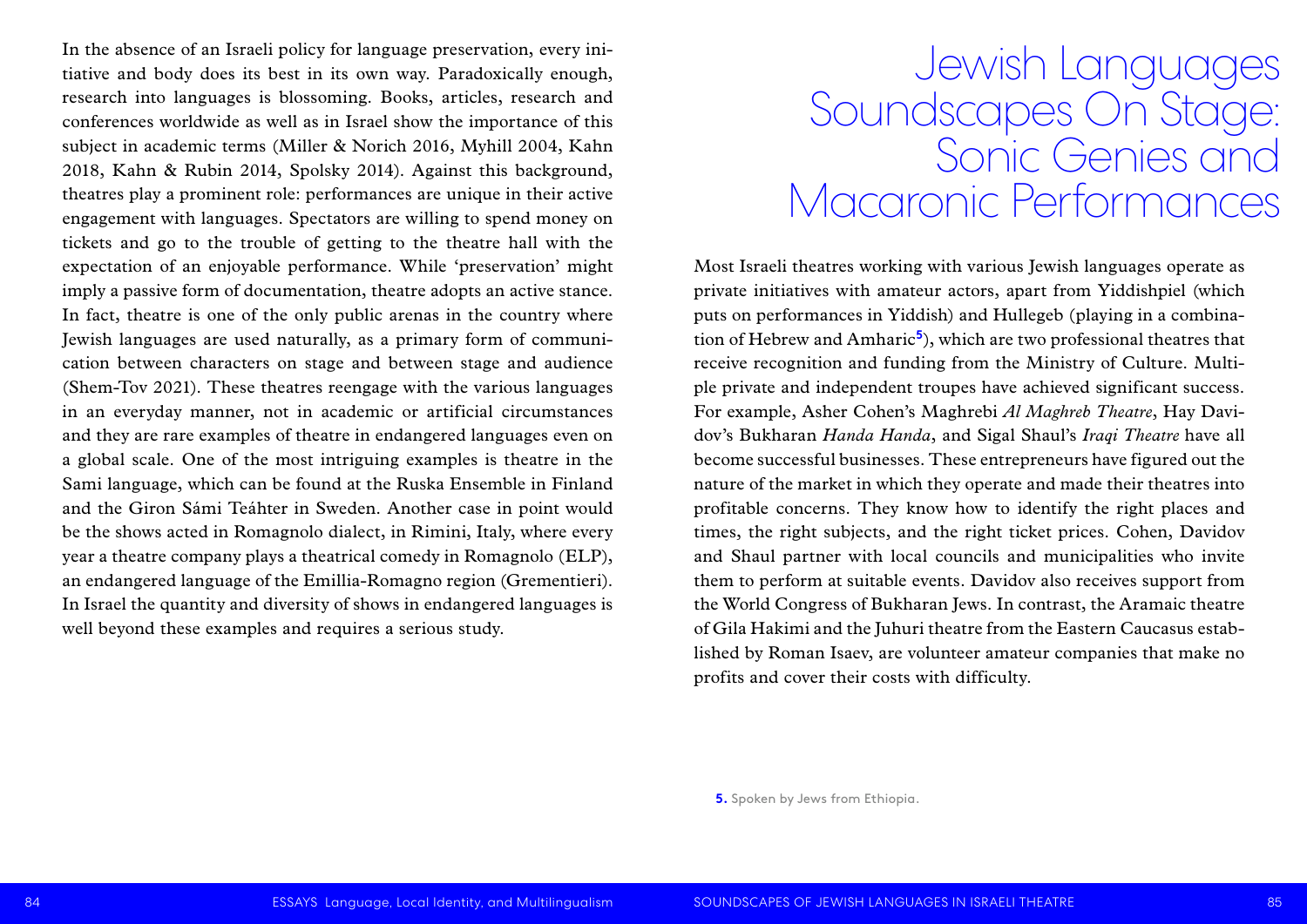[W]e can see how nostalgia is for Israeli-born spectators of Moroccan descent, this is an imagined nostalgia, recognizable from family stories, visually, linguistically, and bodily recreated on stage. This performance does not deal only with the past, but also relates indirectly to the Israeli present (*ibid.*: 62).

Indeed, for those who know the language, for whom Jewish Maghrebi is not a postvernacular, the happy reunion with their language in a public space constitutes an affirmative action. However, for the Israeli-born spectators of Moroccan descent, this very same language triggers imagined nostalgia which is intimately intertwined with the history of migration in Israel. The process through which Jewish languages have become endangered is to a certain degree similar to what happens to the languages of migrants all over the world, removed from their countries of origin. The bond to heritage languages in the third and fourth generations functions as a kind of 'sound box', explains Haviva Pedaya, similar to a box of hidden treasures, from which sounds of collective memory reverberate (in Nizri 2004, 13; my translation). This is true of those who experience intergenerational transmission who might hear heritage languages but do not speak them. The audience who is not at all of Moroccan descent and does not know the language of the performance also participates to some extent in this sound box, since in a small country, such as Israel, diverse sonic spaces are easily reachable. Many people in the State of Israel encounter, on a daily basis, Jewish languages outside their home. That the country is small means that one recognises, and even utters words in the languages of a number of communities. Their sound is theatrical material even for those who have no direct connection to it. This reverberation functions as a link in the chain of generations, says Yigal Nizri, who sees the connection to a diaspora language as a longing for continuity between the diaspora and the Israeli state. There is in this 'a need to go back to something that was lost in the effort of Hebraisation [...], a kind of gap asking to be filled with these links' (2004, 13; my translation).

Within the framework of this essay, I would like to focus on two case studies that are adaptations of European canonic plays into Jewish languages (one in Maghrebi and one in Yiddish) and their postvernacular practice. My first case study concerns a performance of Goldoni's *The Servant of Two Masters* (2004, see figure I) directed by Ronit Ivgy with her amateur Maghrebi language company *Tami* (Moroccan Israeli Theatre), as I have already described elsewhere:

Mounted on a proscenium stage, the scenography, costumes, and adaptation of The Servant of Two Masters in 2004 evoked the Casablanca of French Morocco in the 1950s and 1960s. The set represented the patio of a well-off family's residence. The walls were painted in warm yellow to reddish shades; the doors and window frames were turquoise. Décor included painted murals of arches with crown moldings; long, red velvet drapery; a red tapestry; Moroccan-style benches in vibrant red and gold tones; soft pillows; and blue tiles. A large blue hamsa (hand-shaped good luck charm) was prominent. The costumes conformed to the fashions in Morocco during the same period. Men and women of the upper class wore European attire and red tarbushes, while the male servants wore Moroccan caftans and sharwals (loose-fitting trousers), and servant women wore colourful dresses with white aprons and headscarves. The performance was accompanied by Moroccan music, which the spectators happily supported with rhythmic clapping (Cofman-Simhon, 2013: 52).

Naphtaly Shem-Tov notes that this particular production catered to the nostalgia of the spectators who grew up in Morocco, thus 'challenging and expanding Israeli identity' (2019: 62). Shem-Tov differentiates between those audiences who know the language and emigrated from Morocco on the one hand and spectators from the third and fourth generations on the other: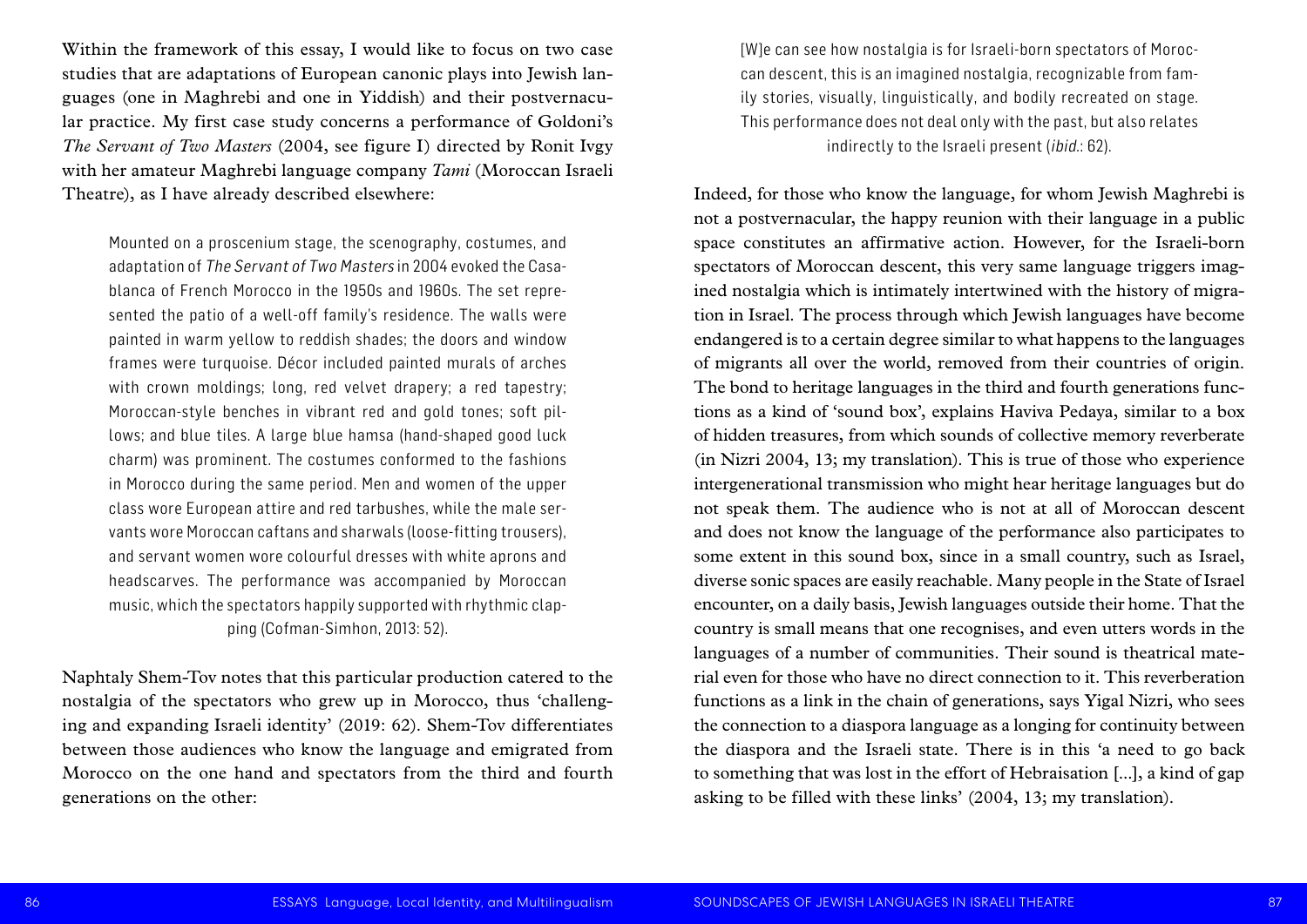

### Figure I

*The Servant of Two Masters* (2004), Moroccan Israeli Theatre (*Tami*), directed by Ronit Ivgy © Yakov Saada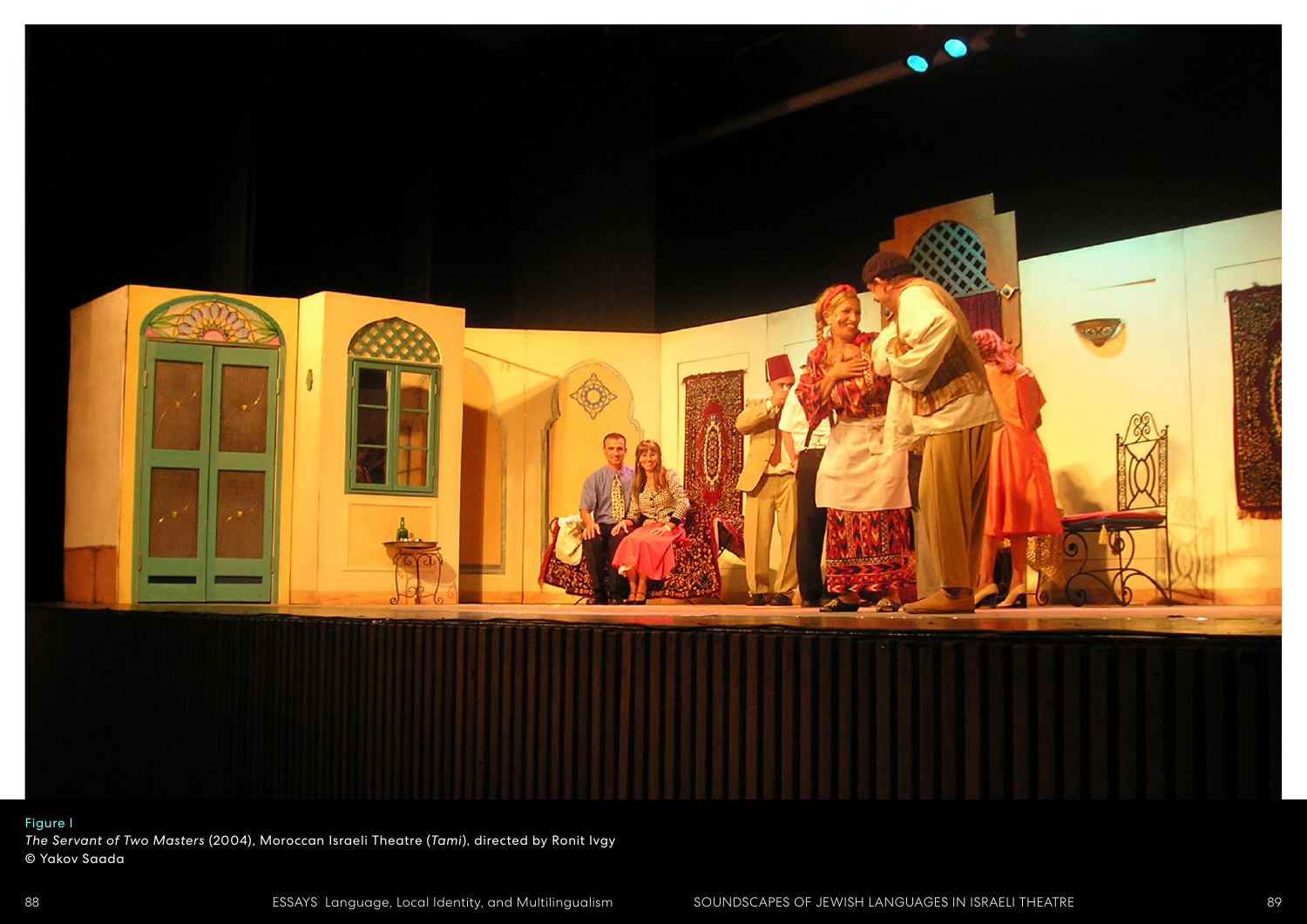the search for belonging and cultural identity amounts to freeing a kind of cultural genie which had been caged and repressed since the immigrant generation. It is a paradoxical state: just as the social and cultural structures of Jewish communities are broken up in the move to Israel or to other countries, new paradigms are created alongside a collective longing for what has been lost.

My second case study is Yiddishpiel's theatre production of Samuel Beckett's *Waiting for Godot* (2015) directed by Yehoshua Sobol. Sobol chose to alter the ending, transforming it into a play about Jewish refugees in 1943 who are waiting for help to escape the Nazis but eventually decide to flee by themselves (see figure II). He got the idea for this staging through a text published in 2009 by Pierre Temkine, *Warten auf Godot: Das Absurde und die Geschichte*. In this book Vladimir and Estragon become French Jews hoping to be smuggled over the Spanish border. Sobol was not the first to use Temkine's book to reinterpret Beckett's well-known play. Indeed, in the last decade a number of productions of *Waiting for Godot* have been based on this same book,**<sup>6</sup>** yet not using Yiddish (spoken by the majority of European Jews in the interwar period) as the language of the protagonists. In Sobol's production Vladimir and Estragon carry suitcases and wait for that someone named Godot to help them cross the French-Spanish border clandestinely, yet Godot never arrives. The two characters are doomed to wait for salvation until their death (alluding to Walter Benjamin's suicide on the French-Spanish border in 1940).

### Yiddishpiel's *Waiting for Godot* was a multilingual production: the two main protagonists spoke Yiddish and Podzo French, while his servant

Jana Braziel explains that throughout the world there is a consciousness of uprooting among the children and grandchildren of migrants, the generations that did not themselves experience migration. She explains that in immigrant cultures the third generation feels a lack of roots and looks for a 'distant beginning' (2003) which they may turn into a mythical ground for their current experience. The longing for unknown roots can take the form of a search for a founding story, of an eternal return to a distant origin. Braziel explains how the migrant condition is consistently present in the third generation taking mythical proportions, due to an absence of its actual experience. In the case of the Jews, a people who have known many wanderings and many exiles, and for whom migration is almost a continual experience, the founding narrative is all the more indispensable. Arjun Appadurai emphasises how the search for belonging and cultural identity defines many of the descendants of migrants. He calls this phenomenon 'nationalist genie' (1996: 160), to describe how these groups try to hold on to a kind of supernatural, imaginary creature. The migrant subject, says Appadurai, is in an unstable condition, often also into the third generation: the descendants of migrants see themselves as belonging to two places, if not physically, then at least in their consciousness. The image of a genie illustrates repressed longing, like the genie in the bottle or the genie in Aladdin's magic lantern who will liberate the desires of whoever sets them free. In this image the categories of reality and fantasy are mixed up and assimilated with one another: present and past are linked in a return to a mythic or fantastic beginning, by means of language.

In contemporary circumstances, migrants can continue to be nourished by the language and culture of the mother country, even for several generations. By contrast, the State of Israel is purported to draw its culture and build its national identity from the Jewish diasporas, while erasing them. This politics of building while simultaneously erasing does not allow the younger generations the option of drawing, in the future, on those diasporic cultures. For the descendants of migrants,

in Hamburg at Deutsches Schauspielhaus, directed by Henrike Zöllner, as well as the 2016 Laurent Fréchuret's staging at Théâtre de la Croix-Rousse in Lyon. In 2014 Ivan Panteleev's

**<sup>6.</sup>** Among others, the 2010 production by Le Théâtre de l'Eskabo de Saint-Étienne, presented at Avignon Festival and directed by Patrick Reynard, and the 2012 production production at Deutsches Theatre Berlin was awarded the Theatertreffen prize.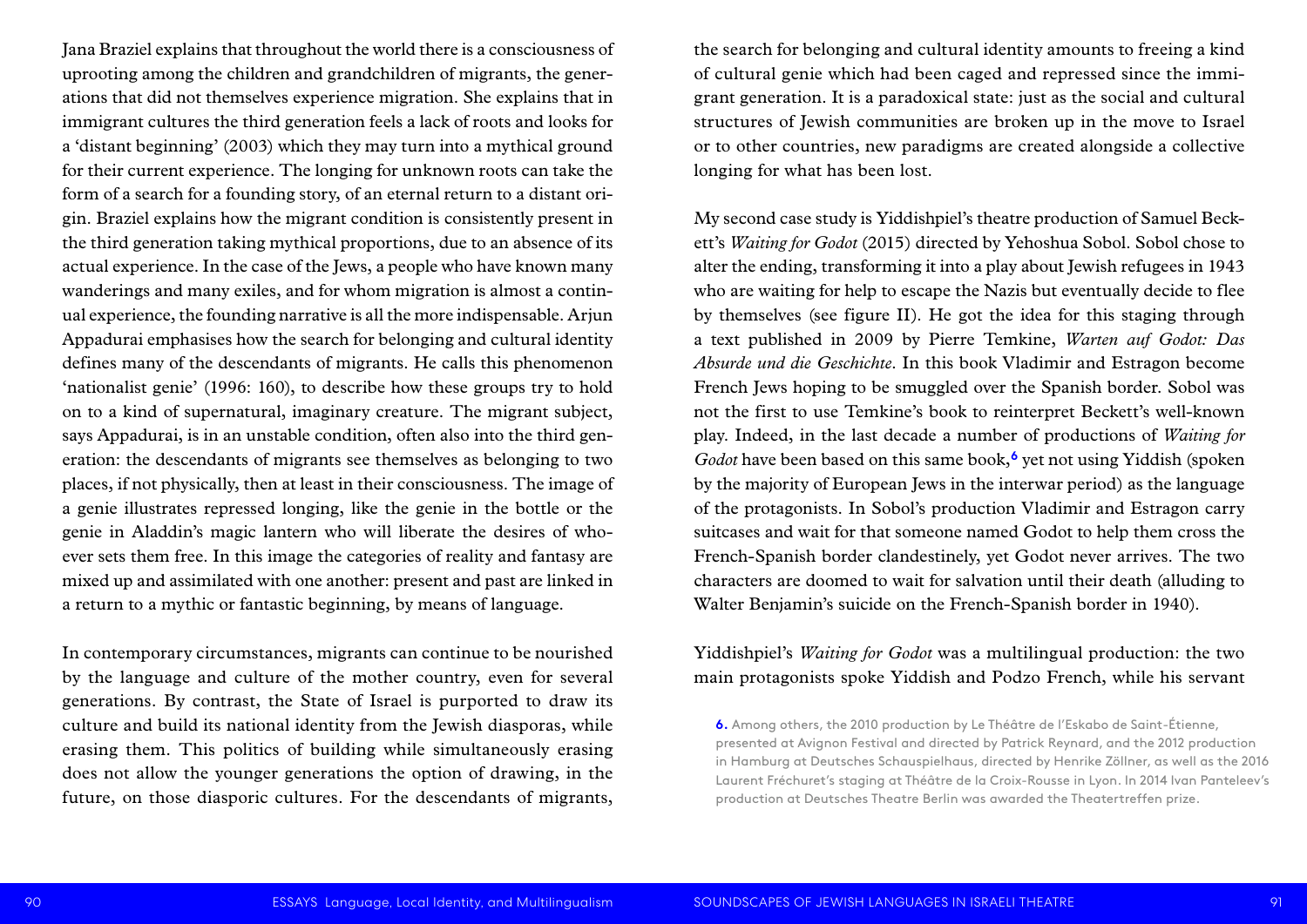This concrete example of a macaronic practice suggests that theatre productions can use postvernacular language as a tool to resituate canonic plays and reflexively comment upon them.

Lucky used a mixture of languages gradually turning into gibberish, and the boy from the other side of the border spoke Spanish. These languages, which are integrated in the main language of the performance, constitute a 'macaronic text'. According to the *Oxford Reference*, the concept of macaronism was born in the seventeenth century, when Latin words were mixed into verses written in the vernacular: 'Macaronic: Refers to speech or writing that mixes languages' (Oxford References). Marvin Carlson expands:

Nearly every period of theatre history offers examples of plays that utilize more than one language, and our own era is particularly rich in the number and variety of multilanguage performances. […] Every macaronic performance may be seen as a cross-cultural activity, a staging of difference (2000: 16).

Indeed, the staging of *Waiting for Godot* in Yiddish relegates the two eternal tramps to be linguistic outsiders: they speak Yiddish, as did many Jews in interwar France, while Podzo, the master, speaks French. Marking difference through language also contributes to the idea of verisimilitude: 'Surely nothing so immediately marks an outsider as representing another culture than the fact that he speaks an alien language, and the alien voice of the outsider has always been a major contributor to heteroglossia in the theatre' (Carlson, 2006, 21). Thus, Sobol's play reverberates soundscapes of interwar Jewish European anguish as unwanted outsiders, by postvernacular means: he makes use of a language which has almost been erased from the European continent in tragic circumstances. Given the profile of Yiddishpiel's theatre audience (mostly senior spectators who came from Europe, including Holocaust survivors), the soundscape of Yiddish was imbued with terrifying significance. For these reasons, as he attests in an interview, Sobol could not leave Vladimir and Estragon on the border, but had to have them flee (Sobol, 2016). Vladimir and Estragon decide to leave, take their suitcases and step off the stage, pass through the audience and exit.



Figure II

Dori Engel as Vladimir and Yuval Rappaport as Estragon in *Waiting for Godot*, by Samuel Beckett. Directed by Yehoshua Sobol, July 2015. Yiddishpiel Theatre, Tel-Aviv © Gérard Alon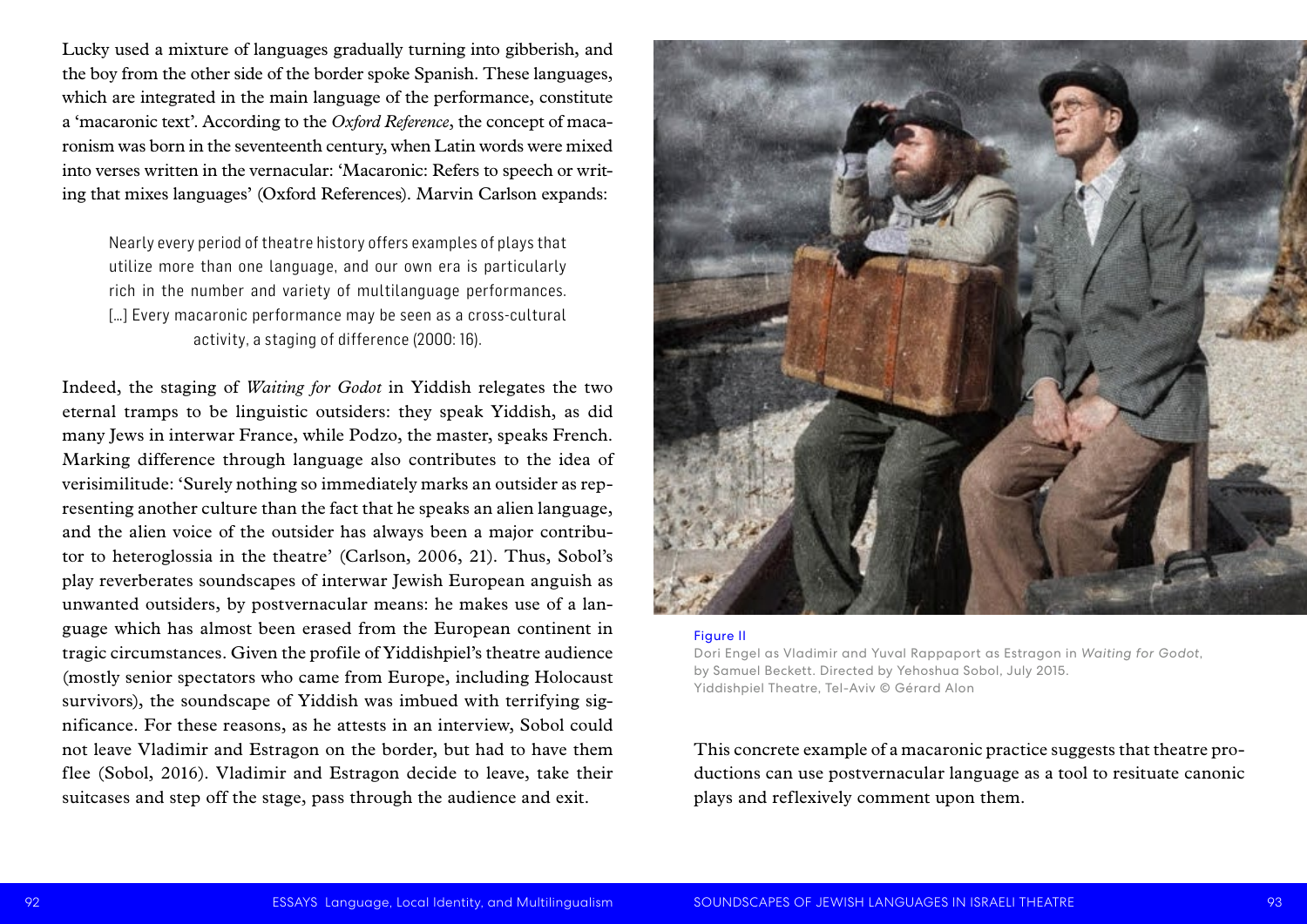I wanted to be Tel Aviv. I grew up in Tel Kabir, and Tel Kabir is exactly five minutes walk from Herzl Street in Tel Aviv, where the studio of my beloved teacher Nissan Nativ was. But although the distance is next to nothing physically, intellectually and spiritually it is very great. I crossed this distance to be a little bit Israeli, to be part of Israeliness. With us, we live together all the time, the Bukharan family, the Bukharan community, all the Bukharans marrying within the community, eating Bukharan food. I so wanted to get out. And the further away I got, in the end it brought me closer (*ibid*.).

What Davidov means by this is that the more successful he became as an actor, director and scriptwriter in Hebrew, and the more doors opened for him in Israeli theatre, the more he realised that his unique creativity was connected to the Bukharan identity he had left behind. He saw the case for establishing a theatre in the Bukharan language:

On the day I finished my studies I established the 'Nonsense' group and we performed [in Hebrew] as a team, doing some very funny things, and one day they invited us to appear at this event of the Bukharan Jewish Congress, in front of Bukharan students who had received grants from the congress. An hour-long performance, entirely in Hebrew, and very funny. I added a skit about a Moroccan who came to ask a Bukharan for a grant. In the Bukharan passages, they laughed more than ever. I saw that the audience laughed throughout the performance, but the laughter in that sketch was a different laughter, a soul laughter; and the players stopped for each minute of laughter and each second of applause, so that a five-minute skit turned into one of twenty five minutes, just because of the laughter, just because of the applause. I understood that something was going on here. I understood that the community wanted something of me, they expected things of us, it was the community that was making demands. From that day on, it wasn't me that decided

One can divide the audiences for various performances in Jewish languages into a number of groups: older people who understand and even speak the language; members of the second generation, who grew up in Israel and have some command of the language; the third and fourth generation who don't know the language but hear it at home; and those who are not members of the community and don't know the language. Testimonies of spectators give us a more precise understanding of the appeal of these shows for the different groups of spectators. Hay Davidov, for example, who established a theatre in the Bukharan language, was born in Israel and relates that he learned Bukharan mainly from his grandmother. He reconstructs what he told her, and she told him:

Safta [grandma], look, these are people who in Uzbekistan [ex Soviet Union], I know, all went to the theatre. They all played a musical instrument: it was part of the curriculum. They were all continuously involved in culture, the theatre, the stage. How is it that these beautiful people, from the day they arrived in Israel, stopped going to the theatre, to the cinema, didn't even know where it was, weren't involved at all? She told me: 'They went then, but where will they go now when they don't know the language?' So I promised my grandmother, I told her: 'Look. If these beautiful people aren't coming to the theatre, one day I will bring theatre to the Bukharans'. (Davidov 2017; my translation)

Davidov is a graduate of the Nissan Nativ acting studio in Tel Aviv. Although he dreamed of becoming an actor, he had no intention of acting in Bukharan:

### Reception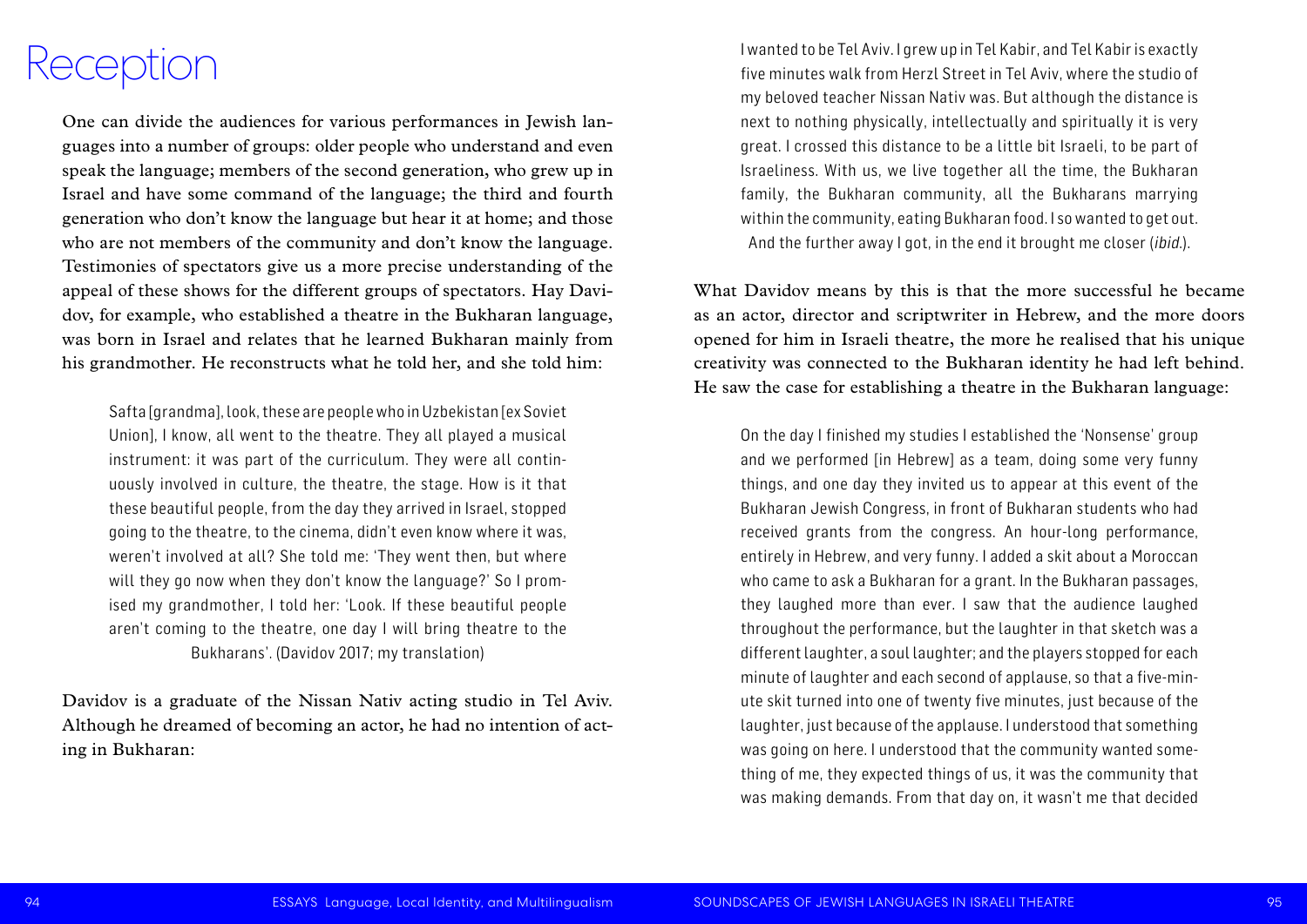were afraid to speak, and now can be heard all over the lobby of the theatre in our town' (*Moroccan Theatre* file; my translation).

Some of my students, young actors of Moroccan origin of the third and fourth generation, shared their experience with me after their parents had attended theatre in the Maghrebi language. As one of them described it:

My father Raphael told me: 'I laughed and cried with excitement. I recalled my childhood and also understood to what extent the Maghrebi language is beautiful and funny. I was moved to see the connection between theatre and Maghrebi; I am used to elevated language in theatre, with which I don't feel good. Besides, I haven't seen your mother laughing like that for a long time' (in Cofman-Simhon 2013, 56; my translation).

Another young student cited her mother: 'It's a pity that you don't know Maghrebi,' she said. 'You have no idea what you're missing' (*ibid*.). Here we can see the difference between the first generation who embraces nostalgic soundscape of Maghrebi, and the young generations who feel connected to the language through the 'sound box'.

Another initiative is the Amharic**<sup>8</sup>** Ethiopian theatre *Tizita* (Memories, or Nostalgia), established by Fruit Farada in 2016. Farada came to Israel when she was eight. The *Tizita* Theatre began as a community project and the initiative was received with pride by Ethiopian emigrants: 'the theatre gives proud and nourishing expression to community members and gives us a basis for preserving the beautiful language and culture we grew up with' (Farada 2019; my translation). She adds that her

to establish a theatre, the community decided that I would do it for them. The community had decided on this, on this sketch in Buckharan, and it wanted more, more than just this show (ibid.).

From there it was a short journey to opening a Bukharan theatre; a theatre in which Davidov writes, acts, and directs a new production every year.

In 2001 Ronit Ivgy founded *Tami*, the first Moroccan Israeli Theatre. Her Maghrebi productions of Molière's *The Miser* and Goldoni's *The Servant of Two Masters* triggered enthusiastic responses: 'I left Morocco when I was twenty-four,' says one spectator, 'the show is wonderful, brings back words, memories, proverbs and sayings. I am very moved, it is a return to my roots' (*Moroccan Theatre* file; my translation).**<sup>7</sup>** On internet websites, as well, people reacted enthusiastically and someone wrote: 'The sayings, tricks and pranks onstage undoubtedly brought back memories for many spectators' (*ibid*.). Another fan added: 'The show carried me back to childhood, to the melodies and songs of my parents' house' (in Cofman-Simhon 2013: 54). Another says:

When I was a little boy, I forbade my parents to speak Moroccan, as did many other children, first because I wanted to 'help' them assimilate, and second because I was concerned about my status among my friends. Even at my bar-mitzvah, I didn't let them speak anything but French and Hebrew (in Rotem 2004; my translation).

And perhaps the best summary of this productions' impact: 'The show in Moroccan took me back forty years to the language at its best. Lucky us to have managed to restore the Moroccan language, which people

**<sup>8.</sup>** Amharic is not a Jewish language, but the main language of Ethiopia. It has been included in this essay because the Ethiopian community is rather new in Israel and is struggling with preserving its identity.

**<sup>7.</sup>** *Moroccan Theatre* file. Israel Goor Theatre Archives and Museum (IGTAM), Jerusalem. IGTAM maintains articles from the Israeli press. Yet many of the articles were selected from newspapers lacking the author's name and/or the date of publication. In such cases the file itself serves as reference.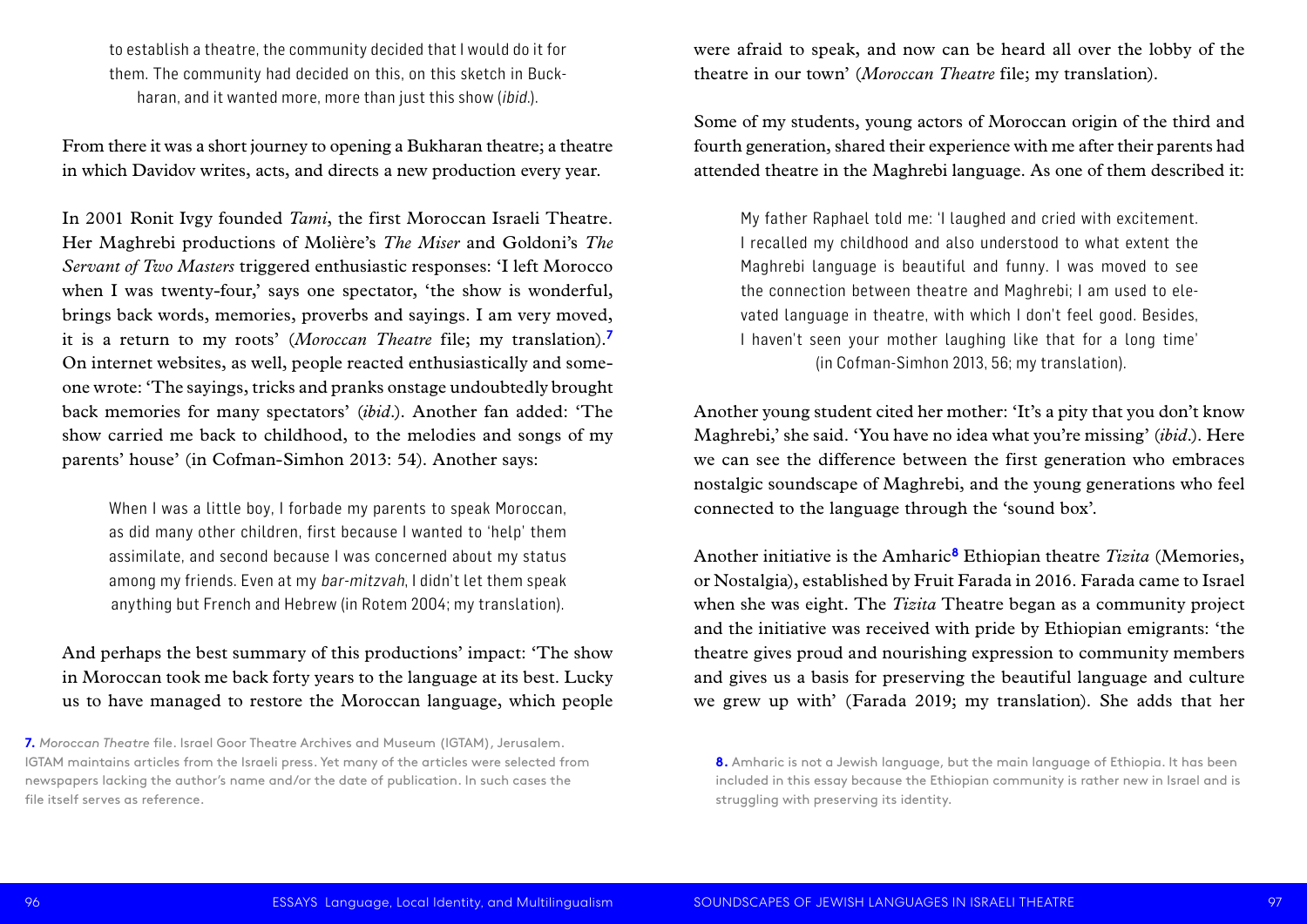metamorphosed into a vernacular, while Jewish languages that had been vernacular became conspicuous, of no practical use, and a source of longing, thereby acquiring a special status.

According to Jeffrey Shandler, language no longer used as a vernacular can gain in symbolic value what it has lost in communicative functions. Members of a postvernacular speech community may not be able to speak the language fluently or fully understand it, but they can still engage in a number of activities which Shandler calls 'postvernacular cultural practices' (2006: 94). They can do so, for example, by attempting to learn the language, performing in the language, engaging in discourse about the language, using or doing translations, surrounding themselves with objects related to the language and using certain borrowed words and phrases from the language.

Shandler writes about the fate of Yiddish culture in the U.S.A. and points out how parallel to the demise of Yiddish as a spoken language, there are signs of its development and renewal. So the practice of Yiddish is developing in opposite directions: on the one hand Yiddish as a vernacular is shrinking, but on the other it is prospering in new forms. This Yiddish, diminished though certainly not dead, says Shandler, has become something else, something altogether different from what it once was: it has become a museum artefact, or even a theatrical and artistic object, serving the needs of researchers, translators, directors and performers. Yiddish language and literature are taught and

theatre answers the need of youngsters in the community to identify with Amharic, and is aimed, then, not only at adults, but also at young people who came to the country as children speaking Amharic, but even more so for those born in Israel and who barely know the language. Farada declares that 'to children it is saying: be proud of your heritage' (*ibid*.). The group seeks to correct the absence of theatre in Amharic:

Our vision is to connect the generations and theatre groups particularly those working in Amharic, which can bring together the whole community – Sabras,**9** adults and adolescents. When we first launched the theatre and saw the whole spectrum of ages in the audience, we realized the sheer pleasure of experiencing Ethiopian culture in Amharic together (The First; my translation).

To conclude, what we hear, again and again, is that various audiences of productions in Jewish languages want and need to hear the soundscapes of their communities' tongues onstage. However, at the same time, they are perfectly aware of the fact that the utterance of these languages in the theatre is not an ordinary event: it is something to celebrate and to be proud of. The sudden transition experienced by Jewish languages as they passed from being spoken vernaculars throughout the diaspora to being postvernacular in the State of Israel, turned them into a sort of distinct sociolinguistic category. The achievement of the Hebrew 'revival' made it a more common language, and there are those who argue that it is no longer Hebrew rather than 'Israeli'.**<sup>10</sup>** The holy tongue shared by Jews from diverse communities was called on to become a kind of *lingua franca*, so that people who spoke different mother tongues could communicate. Thus, the holy tongue

Postvernacular Jewish Tongues and Zombie Linguistics

**9.** Sabras are people born in Israel.

**10.** Such as Ghil'ad Zuckermann, whose book *Israeli–A Beautiful Language* (2008) maintains that contemporary Hebrew vernacular is radically different from ancient Hebrew.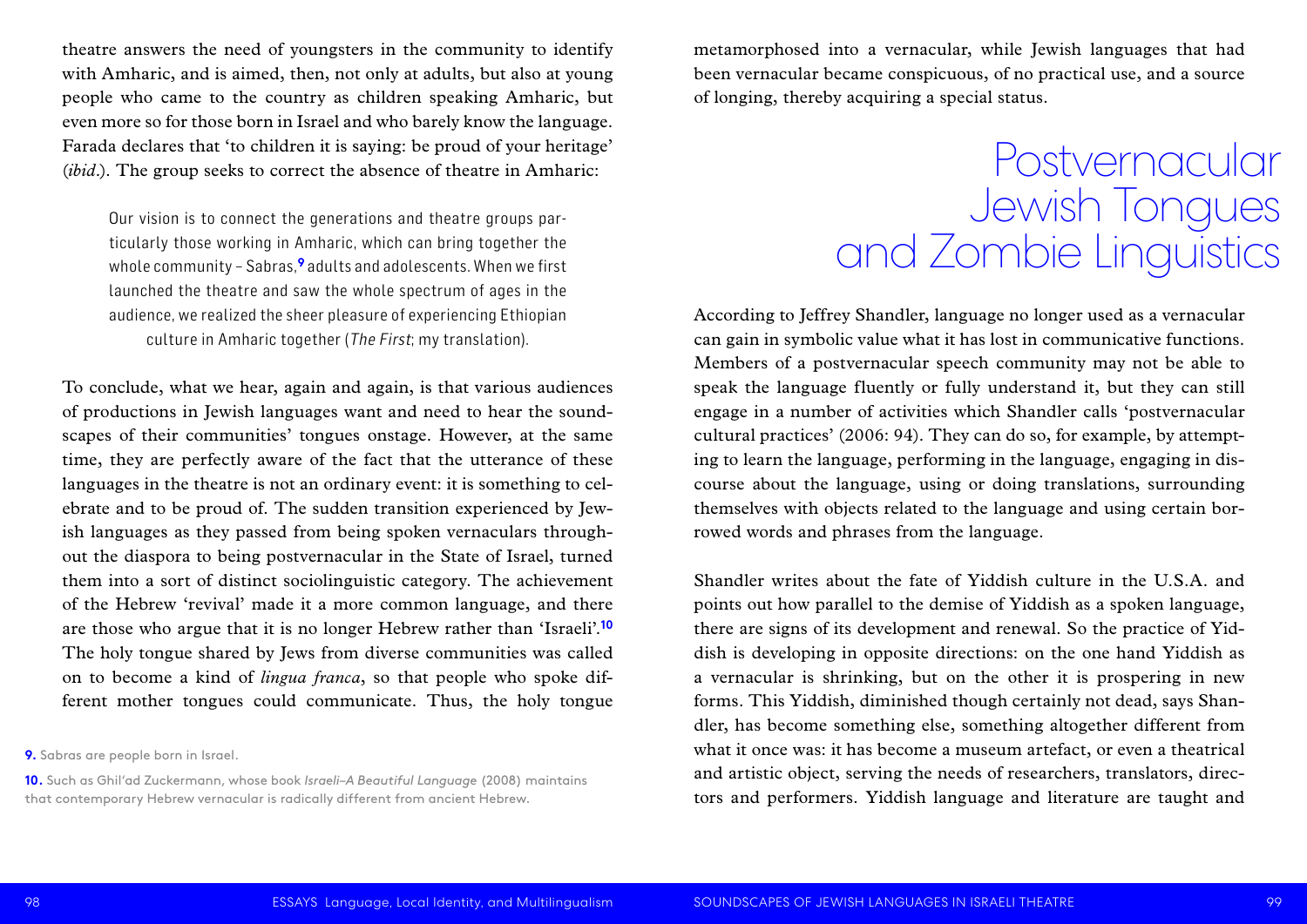a nostalgic hue to the renewed interest in academic circles and beyond. The reputation of the language precedes her: people who have never spoken Yiddish claim to have a deep and true, emotional or ideological connection to it. In semiotic terms, Shandler indicates, the primary aspect of the language, its communicative value, is diminishing. At the same time, its secondary dimension, its symbolic value as a language of the past, beyond its semantic value, is increasing. When the secondary dimension becomes more predominant than the primary, the language acquires a *sui generis* function. At this stage, the everyday speech of those who still communicate in Yiddish is seen as almost exotic, a leftover from the past.

One of the leading theatre directors at the end of the twentieth century, the Polish director Tadeusz Kantor, coined the term 'poor object' (in Kobialka 2008: 113) to explain the exalted position afforded to discarded objects after they have served their purpose, objects acquiring indistinct status. Kantor would collect such items from rubbish dumps and use them as stage props in a most concrete way, explaining that at the end of their functional lives the objects become 'poor' and active in another, poetic dimension. This too has happened to Jewish languages. In their 'poor,' postvernacular age, they have become theatrical characters. The postvernacular is, then, a key concept for understanding the nature of Jewish languages onstage in contemporary Israel: languages that were until recently used in prosaic contexts, now walk a tightrope between extinction and a postvernacular alternative existence.

The significant contribution of these languages to theatre can be explained via the concept of zombie linguistics. This concept was coined in 2012 by Bernard Perley to describe research into 'undead' languages. A zombie, says Perley, is neither the opposite of what is alive nor of that which is dead (in Nash 2013), and this in-between state ties in perfectly with the ambivalent status of Jewish languages. In many

studied today in universities under the umbrella of Jewish studies, but also in classes for German language and culture. In its postvernacular era, Yiddish has returned to its origin as a dialect of German, and can for the first time reclaim what was once dismissed in Germany as an inferior jargon.**<sup>11</sup>** In the twenty-first century, Yiddish is rarely thought of as a language of the everyday, and is sometimes met with a smile. Shandler gives the example of ticket vending machines for the New York subway. In 2004 the authorities programmed the machines to give instructions for use in a number of languages, including Yiddish (at certain stations in areas of Brooklyn, populated by Yiddish speakers). This decision did not go unnoticed: local media outlets reported on the development in piquant headlines, such as 'Subway learns joys of Yiddish' (in Shandler 2006: 4). Other languages introduced to ticket vending machines in various neighbourhoods across the city (Greek, Korean, Polish) did not attract special attention. The reason for this, says Shandler, is Yiddish's postvernacular standing: the other languages employed in the New York subway vending machines have vernacular status in their countries of origin (Poland, Korea, Greece), and in New York they exist as extensions of languages which have a homeland and an independent concrete existence. Yiddish, though, is not seen as a part of the everyday, where one buys subway tickets, but as a vague and intangible remnant from another time. It has a special aura, from a distant time and space, which is nearly extravagant. It has become a kind of curiosity. In Shandler's view, this response to the attempt at public signage in an outdated language (as far as the wider public is concerned) clarifies the unique status of Jewish languages in our time. In public consciousness these languages have achieved an unreal status, even if there are still (much diminished) communities who speak them. The distinctive status of Yiddish in the United States gives

**11.** For centuries it was widely assumed that Yiddish was just broken German, more of a linguistic mishmash than a true language (Johnson, 1996).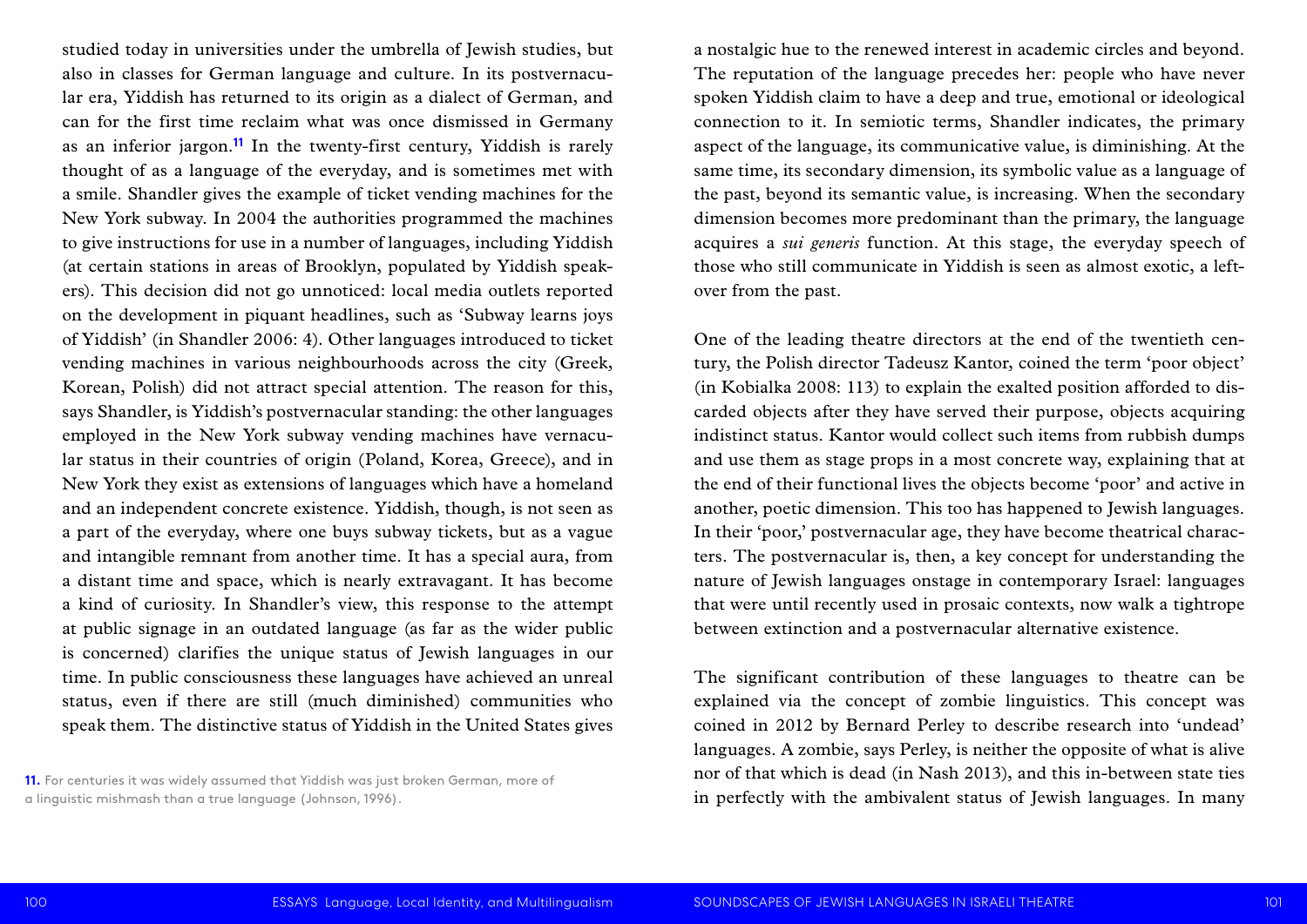Israeli heads, the triumphant Hebrew language, along with Hebrew culture that sits on firm social and economic infrastructures, doesn't need to worry about linguistic ghosts.

Most Jewish language performances feature, to one degree or another, embedded Hebrew sentences, whose aim is to enable the audience who don't understand the language to follow the plot. There are a number of ways of bringing different languages in the same performance into proximity: as translated subtitles or surtitles; as a translation built into the production, a structured part of the speech on stage; and as a feature of the characters who speak different languages or dialects, or even as a choice of a character to speak a number of languages or to utter parts of sentences in one language with some words in another language.

Artists using Jewish languages make use of macaronic texts, well beyond dropping in a few isolated words of Hebrew, with the clear intention to broaden the audience, and to make performances more accessible to spectators who don't understand the original language but still want to hear it. A kind of polyphony is created on stage, a collocation of voices, a kind of reflection of the multilingual reality within which these theatres are operating. The decision to interpose Hebrew sentences often seems arbitrary, when the single aim is to communicate with the audience. The logic is generally pragmatic, without justification in terms of the plot. The macaronic text spices up the main language, but the isolated Hebrew sentences have special honour and weight since they are meant to clarify the main text.

cultural traditions a zombie is an unnaturally created character who has returned to the world in his own deceased body. Dudu Rotman defines such creations as 'anomalous, foreign to familiar reality', and adds: 'the view according to which the end of an individual's life is not the end of their existence accompanies humanity from the dawn of history' (2016, 392; my translation). The metaphor of the zombie language is meant to describe an abnormal presence, where a language has been conjured after it has passed away. It does not, then, become a living language, but at the same time it is not actually dead. 'Zombie' stands for an undefined position, says Perley, who seeks to harness the communicative power of zombie language: the parameters of the discussion change from 'meaningful language as communication' to 'language as meaningful communication' (Nash 2013). That is to say, even where the semantic value of a language is lost because no one speaks it, it can still have other features such as sound, intonation and even a certain charm to be discovered in the attempt to guess its meanings. This amounts to an expressive, non-verbal contribution to human communication and emphasises the performative dimension of language. As Rotman puts it, 'the end of life doesn't mean the end of existence' (2016: 392; my translation). The extinction of a vernacular doesn't mean its disappearance from the world. It is liable to return as a zombie.

Jewish languages are still not zombie languages, because they have speakers. They are not yet extinct. Nevertheless, the distinctions made by Perley correspond with those made by Jeffrey Shandler: the languages of Jewish heritage loom in a twilight zone. The image of the zombie presents the languages in a fantastic light: between enchantment and fear. This duality may be seen to inform approaches to Jewish languages in the State of Israel: on the one hand the consolation of nostalgia and wonder about these languages' vitality, and on the other the fear that diaspora culture may poke its hand out of the grave and draw everyone to it. However, whilst diaspora ghosts might flutter around

### The Aesthetics of Macaronic Sound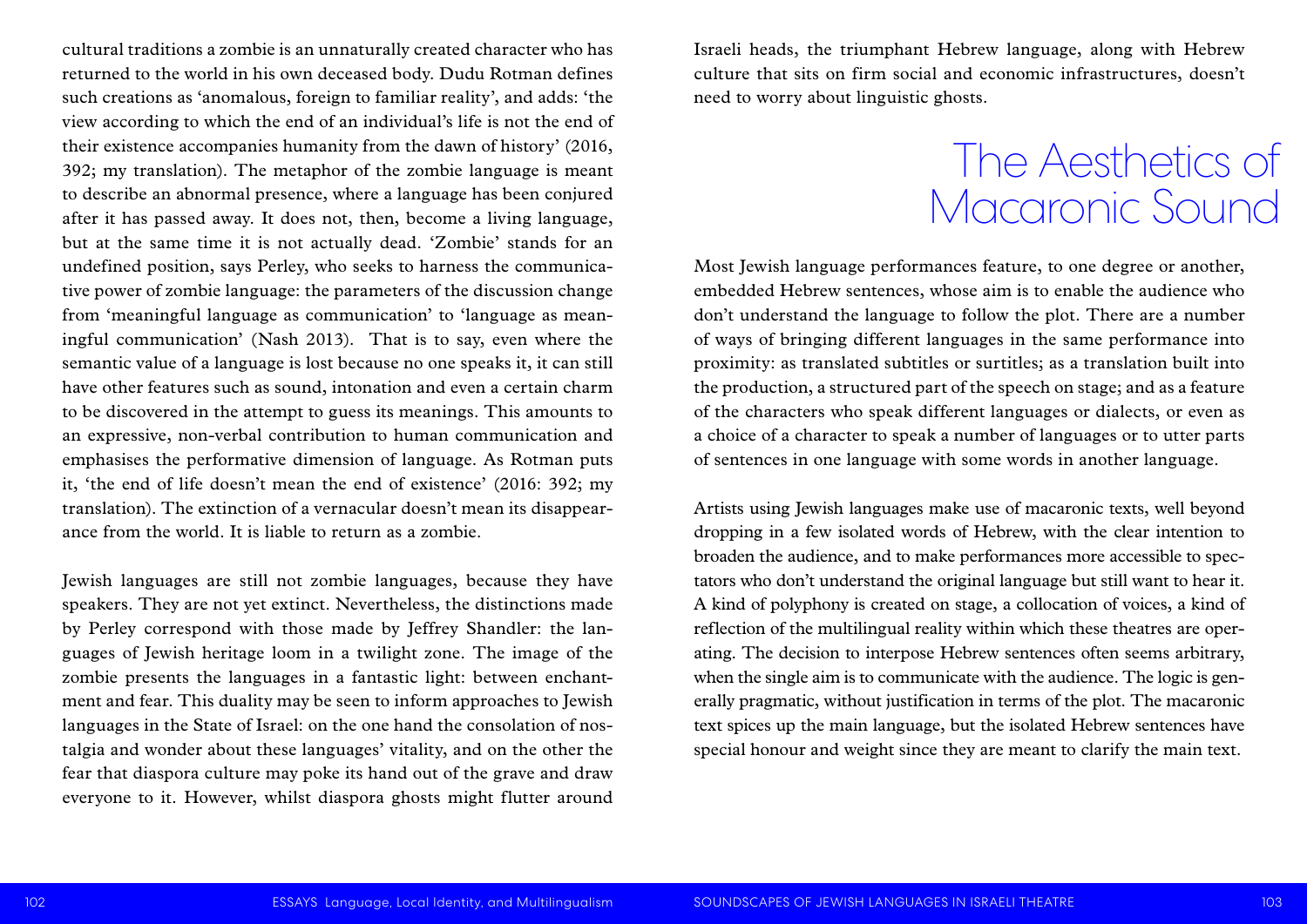There's no need for a translation, no need for the spectators to look for info on smartphones. Art gets under the skin to change a person. The fact is that if you don't understand a language, it doesn't mean you don't understand the character; the actor has to create beyond language (Huasvater 2018; my translation).

For Hausvater, theatregoers and artists both need to change their viewpoint: postvernacular languages today are like characters with their own personalities. This is Hausvater's private opinion, but it is analogous to Shandler's scholarly definition of the postvernacular condition. Moreover, even when the audience is not Jewish, claims Moni Ovadia, a well-known Italian performer of Yiddish cabarets, 'it doesn't matter that the audience doesn't understand the words. What's important is that they hear the sound and cadences of Yiddish' (in Gruber 2002:65).

Oded Erez and Nadeem Karkabi take a similar position, when they recount an event that occurred after a performance by the Israeli band AWA, whose songs are in the Jewish Yemeni language:

One member of the audience suggested projecting translations of the song lyrics, an element that she believed would enhance the experience of the audience. Tair Haim […] replied: '[…] it's not done in pop music concerts'…… there's something we love about saying little and simply letting the audience *feel*; this is music with a lot of emotion, and it also makes your body move, it has a lot of groove'. In Haim's reluctance to explain what the lyrics actually mean we can identify the postvernacular tendency of separating the semantic value of language from its other semiotic registers, and relishing it as a signifier of affect or as an aesthetic experience of sound play. Teasing out 'the musicality of language' (Erez and Karkabi 2019: 311).

Some performances have surtitles translating what is said on stage. Such examples are found in the aforementioned productions of *The Servant of Two Masters* and *Waiting for Godot*. Marvin Carlson calls this a 'side text'. The surtitles take away stage time for the reader. This is to say that although the spectators gain verbal understanding, their hold on what unfolds visually on stage is weakened. For the most part, shows in diaspora languages do not have surtitles, but instead use a kind of simultaneous translation, a built-in part of the macaronic text. Carlson considers macaronism to be an important element in present-day hybrid and eclectic postmodern theatre: 'Various elements are assembled without either the totalizing aesthetic vision that was used to justify previous formal and abstract experimentation in the theatre and other arts, or the appeal to verisimilitude that grounded traditional realistic theatre' (2006:16). In other words, contemporary theatre, which has abandoned realism, does not need to justify the macaronic beyond purely aesthetic considerations. Christopher Balme, though, emphasises the postcolonial aspect of the macaronic text: a part of the phenomenon is not the result of choice, but of the cultural hybridity forced on artists who want to write and speak in an ancestral language, rather than in a culturally hegemonic language. Other researchers who have discussed the macaronic stage in different world contexts emphasise the oral/aural aspect of languages that are not written. Most Jewish languages are like this, based on oral transmission over generations. Currently facing extinction, some have already lost part of their lexicon or have undergone 'Israelisation' (the replacement of certain terms with Hebrew words). Consequently, on the stage they are forced to make use of Hebrew, not only for translation purposes, but for the sake of precise expression.

The director Alexander Hausvater, who worked at the Yiddishpiel theatre, argues that there is no need for translation of any sort. Here spectators are seen to understand what characters are thinking, beyond their words and actions, as in opera: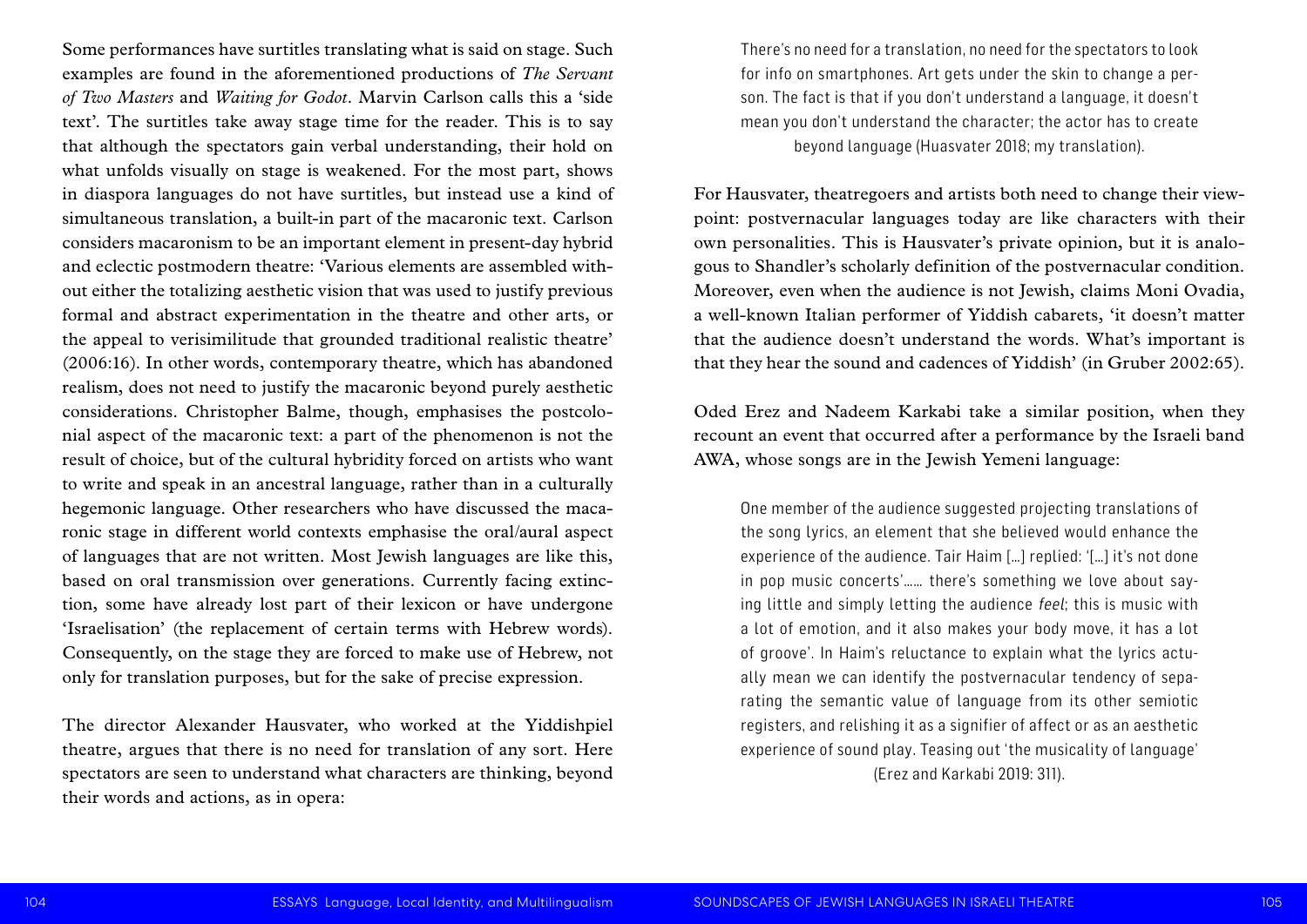Liminality allows […] to represent the tension between the dead spirit and the living body, between the new immigrant and the leader of the nation, between the Yiddish language and its speakers, the citizens of Israel.[…] Yiddish, as a language, takes over the country and expresses its subconscious, its suppressed impulses. The Yiddish speakers claiming their place in the world, attempt a cultural coup (ibid.).

Rotman thus equates the existence of the Yiddish language in Israel with a subversive dybbuk within the Hebrew collective subconscious, meaning nothing less than a cultural coup. I would add that other Jewish languages, in their postvernacular state, have also become a kind of dybbuk that demands its place within the Israeli entity. As we have heard from the artists and the spectators quoted above, theatre in diasporic languages cannot be separated from a quest for identity which includes a rejection of the essentialist attitude that the Hebrew language is a *sine qua non* for Israeli theatre (apart from Arabic).

The metaphor of the past that encamps in the present like a dybbuk challenges the relationship between Jewish languages and contemporary Hebrew. This is the dybbuk that Israeli culture fears. Jewish languages are returning as a dybbuk that actually grabs and dictates the Israeli experience, at the same time enriching it. This is the sound box: the need for many Israelis to hear the languages of the diaspora on stage, a need that perhaps stems from that imprisoned genie, a memory that reaches back hundreds of years: a sonic dybbuk.

These interviews teach us that artists are very much aware of the postvernacular soundscapes of their performances and wish to retain this quality as a main feature of their works. Their observations stress the aesthetic quality of macaronic sound and the musicality of language and therefore the non-necessity of translation for the sake of semantic understanding.

An additional miraculous being that portrays the dynamics between Jewish languages and Israeli audiences is the dybbuk (evil spirit). Here someone whose their existence in this world was thought to have ended comes back, not in their own body as a zombie, but by means of the body of a living person, which they take control of. This is a particularly charged image, because unlike the genie and the zombie, the dybbuk is not an independent entity, but it enters ('possesses' or 'cleaves to'**<sup>12</sup>**) the actual bodies of humans and acts from within. In this way the past returns and is present, refuses to let go, seeks to be involved and demands acknowledgement. There is an active, stubborn and domineering side to this return. It doesn't loosen its grip; its yearning has to be assuaged.

Indeed, Jewish languages won't let go. As we have heard from the spectators quoted in the essay, these languages operate as the dybbuk of the diaspora's past, which refuses to negate itself in the Israeli present. Diego Rotman, writing of Yiddish theatre in Israel, observes that the socio-political metaphor of diasporic language as a dybbuk who demands after-life amounts to the idea that 'language is a strategy of struggle for freedom' (Rotman, 2017: 197, my translation). In Rotman's view, the liminal position of Yiddish, between life and death, has become a tool for cultural independence within Israeliness:

### Sonic Dybbuks

**12.** The word 'dybbuk' stems from the Hebrew verb davek [to cleave to].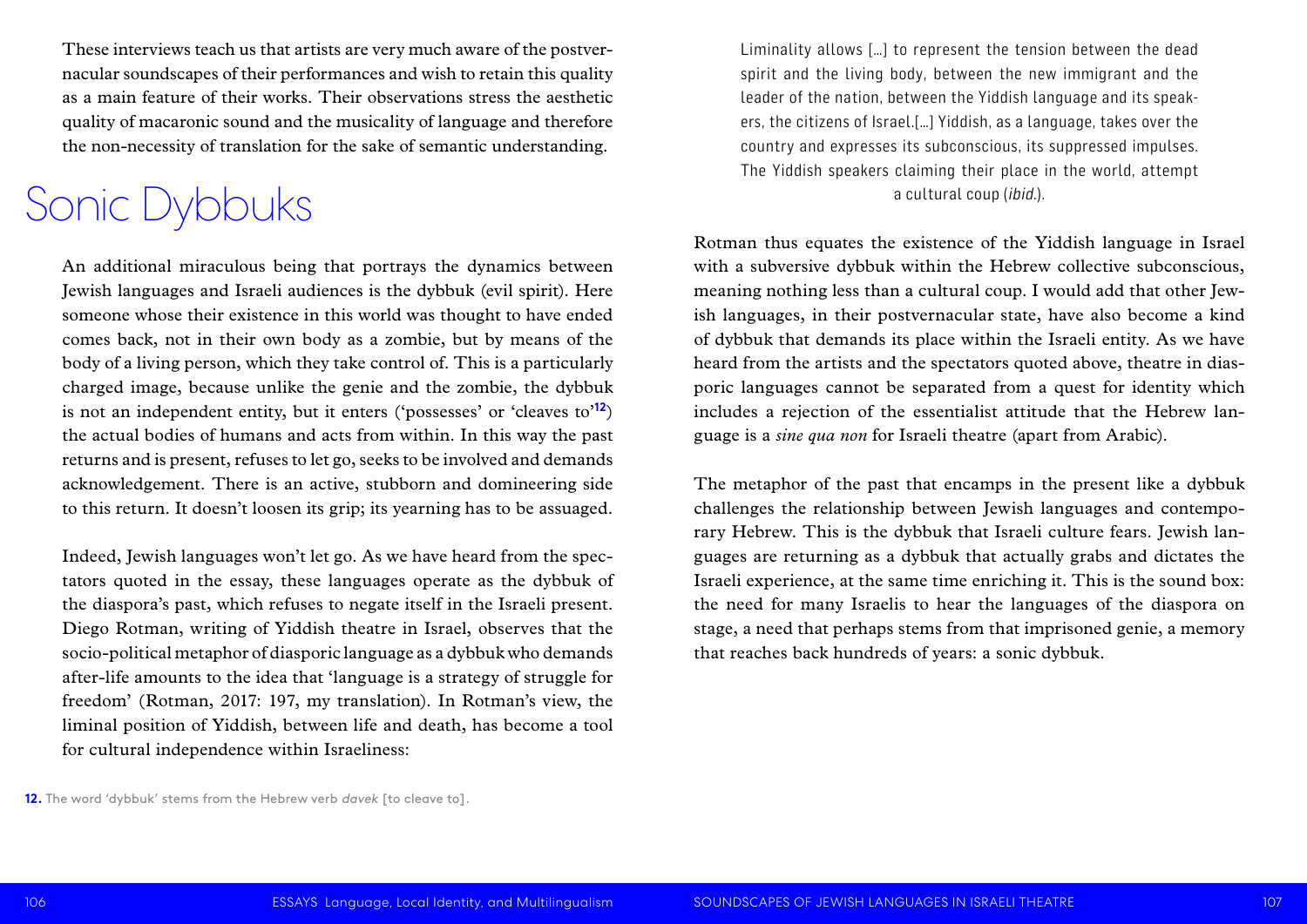The third and fourth generations of Israeli spectators involved in performances in different Jewish languages exemplify the 'sound box' syndrome, where words, intonations, and the aural repository of memories of previous generations echo. Simultaneously, the socio-political metaphor of diaspora languages as a dybbuk points to 'language [as] a strategy in a struggle for freedom' (Rotman 2017: 197; my translation). The soundscapes of different Jewish tongues onstage thus bring silenced voices to the fore and aurally connect the past to the present.

•

The key concept for this essay is postvernacularity, that is, languages that are no longer used as a vernacular and that may be seen in a theatrical context to function as the performance itself. Such languages, which are not fully understood or not understood at all by audiences, may be used to evoke the lost, multilingual background of a predominantly Hebrew speaking public sphere.

### Conclusion: The Appeal of Postvernacular Soundscapes On Stage

I have mobilised three socio-political metaphors (the zombie, the genie, and the dybbuk) to lend explanatory power to the discussion. These metaphors illuminate the specific situation of diasporic languages in Israel as 'undead', and illustrate their haunting dimension as well as their unconscious after-life in the third and fourth generations.

I have also sought to demonstrate how the soundscape of postvernacular languages is theatrical material beyond semantic value. For example, with regards to my two primary case studies, I have shown how in the 2004 production of *The Servant of Two Masters* directed by Ronit Ivgy with the Moroccan Israeli theatre company *Tami*, the Maghrebi language served to create nostalgia, whilst in the 2015 production of *Waiting for Godot* directed by Yehoshua Sobol at Yiddishpiel theatre, the Yiddish language defined the two protagonists as endangered outsiders.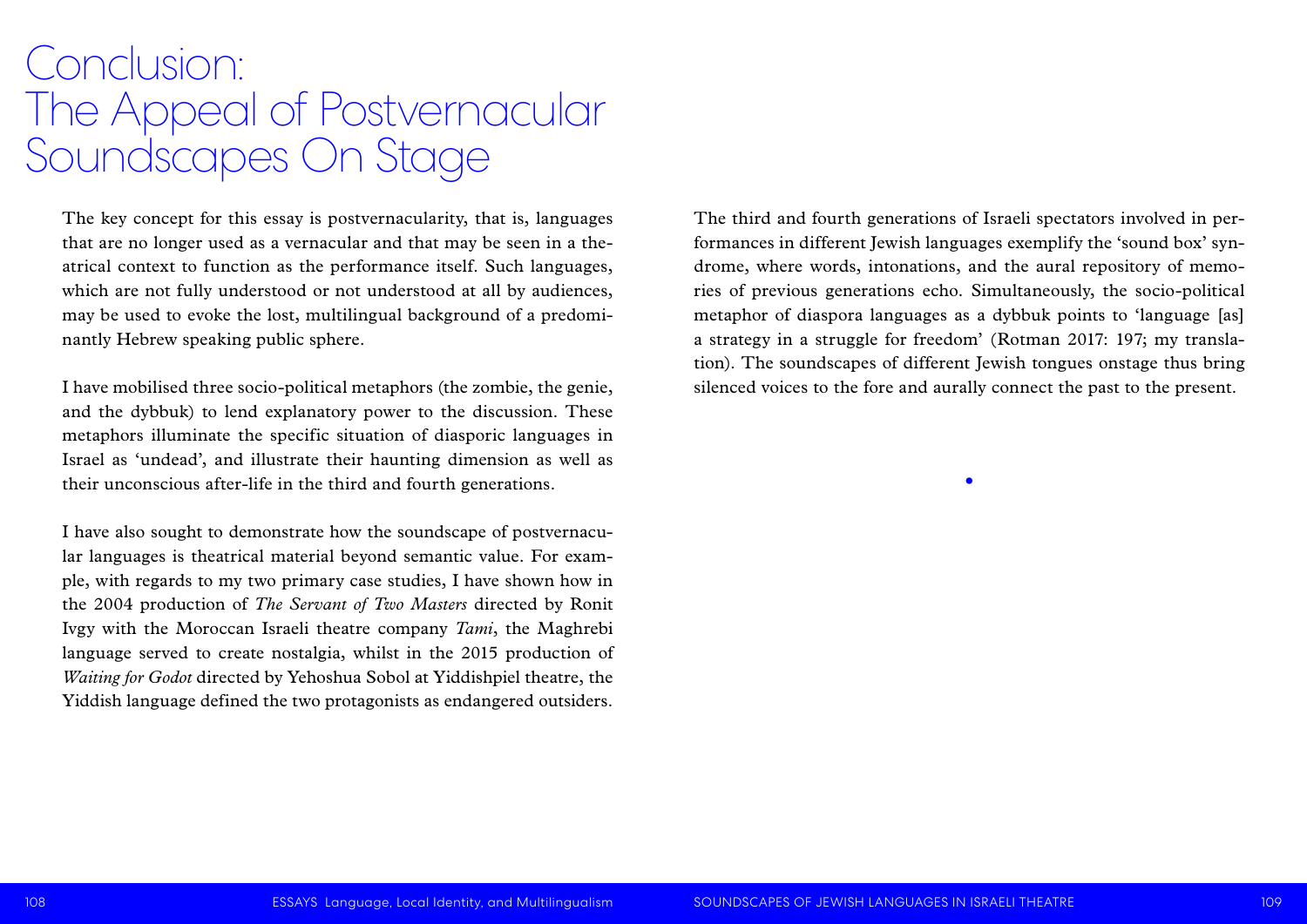**KAHN, LILY (ED.). 2018.** *Jewish Languages in Historical Perspective* (Leiden: Brill)

**MILLER, JOSHUA, L. AND A. NORICH. 2016.** *Languages of Modern Jewish Cultures:* 

- **HENSHKE, JUDITH. 2019.** *Nes 'Ha-Nasich Ha-Katan'*  (The Miracle of *The Little Prince*) Lecture, National Library, Jerusalem (August 22)
- **JOHNSON, GEORGE. 1996.** *Scholars Debate Roots of Yiddish, Migration of Jews <http://tuvalu.santafe.edu/~johnson/articles.yiddish.html>* [accessed 20 March 2021]
- 
- **KAHN, LILY, AND A. D. RUBIN (EDS.). 2015.** *Handbook of Jewish Languages*  (Leiden: Brill)
- **KIMMERLING, BARUCH. 2001.** *The Invention and Decline of Israeliness: State, Society, and the Military* (Berkeley: University of California Press)
- **KOBIALKA, MICHAL. 2009.** *Further On, Nothing: Tadeusz Kantor's Theatre*  (Minneapolis: University of Minnesota Press)
- 'Last Whispers'. *The Endangered Languages Documentation Programme <https://www.lastwhispers.org/>*[accessed 9 September 2020]
- *Comparative Perspectives* (Ann Arbor: University of Michigan Press)
- *Moroccan Theatre File*. n.d. Israel Goor Theatre Archives and Museum (IGTAM), Jerusalem
- **MYHILL, JOHN. 2004.** *Languages in Jewish Societies*  (Bristol: Multilingual Matters)
- **NASH, JOSHUA. 2013.** 'Response and Rejoinder to Perley's 'Zombie Linguistics'', *Anthropological Forum*, 23.1: 107-113
- *National Authority for Yiddish Culture*. 1996. *[https://www.nevo.co.il/law\\_html/Law01/p213k1m1\\_001.htm](https://www.nevo.co.il/law_html/Law01/p213k1m1_001.htm)*  [accessed 14 May 2019]
- **NIZRI, YIGAL. 2004.** *Hazut Mizrahit: Oveh Ha'na Bi'svah Avaro*  (Tel-Aviv: Babel Press) [in Hebrew]
- Oxford Reference *[https://www.oxfordreference.com/view/10.1093/](https://www.oxfordreference.com/view/10.1093/acref/9780198662624.001.0001/acref-9780198662624-e-3698) [acref/9780198662624.001.0001/acref-9780198662624-e-3698](https://www.oxfordreference.com/view/10.1093/acref/9780198662624.001.0001/acref-9780198662624-e-3698)* [accessed 2 February 2018]
- **PERLEY, BERNARD. 2012.** 'Zombie Linguistics: Experts, Endangered Languages and the Curse of Undead Voices', *Anthropological Forum*, 22.2: 133-149

(Eastern Appearance: a Present That Stirs in the Thickets of its Arab Past)

- **APPADURAI, ARJUN. 1996.** *Modernity at Large: Cultural Dimensions of Globalization* (Minneapolis: University of Minnesota Press)
- **BRAZIEL, JANA, EVANS, AND ANNITA MANNUR. (EDS.). 2003.** *Theorizing Diaspora* (Hoboken NJ: Blackwell Publishing)
- **CARLSON, MARVIN. 2000.** 'The Macaronic Stage', in *East of West: Cross-cultural Performance and the Staging of Difference*, ed. by Claire Sponsler and Xiaomei Chen (New York: Palgrave), pp. 15-32
- **—— 2006.** *Speaking in Tongues: Languages at Play in the Theatre* (Ann Arbor: University of Michigan Press)
- **COFMAN-SIMHON, SARIT. 2013.** 'African Tongues on the Israeli Stage: A Reversed Diaspora', *TDR: The Drama Review*, 57.3: 48-68
- **DAVIDOV, HAY. 2017.** Interview with author (Akko)
- **ELA (ENDANGERED LANGUAGE ALLIANCES). 2021.** *<https://elalliance.org/languages/jewish/>*[accessed 20 February 2021]
- **ELP (ENDANGERED LANGUAGES PROJECT). 2020.** *<http://www.endangeredlanguages.com/about/>* [accessed 26 September 2020]
- **EREZ, ODED, AND NADEEM KARKABI. 2019.** 'Sounding Arabic: Postvernacular Modes of Performing the Arabic Language in *Popular Music* by Israeli Jews', Popular Music, 38.2: 298-316
- **FARADA, FRUIT. 2019.** Interview with author (Tel-Aviv)
- **GREMENTIERI, SERENA. 2021.** 'The Romagnolo dialect. A short study on its history, grammar and how it still survives'. *[http://www.dialettoromagnolo.it/uploads/5/2/4/2/52420601/pb-241](http://www.dialettoromagnolo.it/uploads/5/2/4/2/52420601/pb-241-file-grementieri_the_romagnolo_dialect.pdf) [file-grementieri\\_the\\_romagnolo\\_dialect.pdf](http://www.dialettoromagnolo.it/uploads/5/2/4/2/52420601/pb-241-file-grementieri_the_romagnolo_dialect.pdf)* [accessed 20 February 2021]
- **GRUBER, RUTH ELLEN. 2002.** *Virtually Jewish: Reinventing Jewish Culture in Europe*  (Berkley and Los Angeles: University of California Press)
- **HAUSVATER, ALEXANDER. 2018.** Interview with author, (Tel-Aviv)

# Bibliography